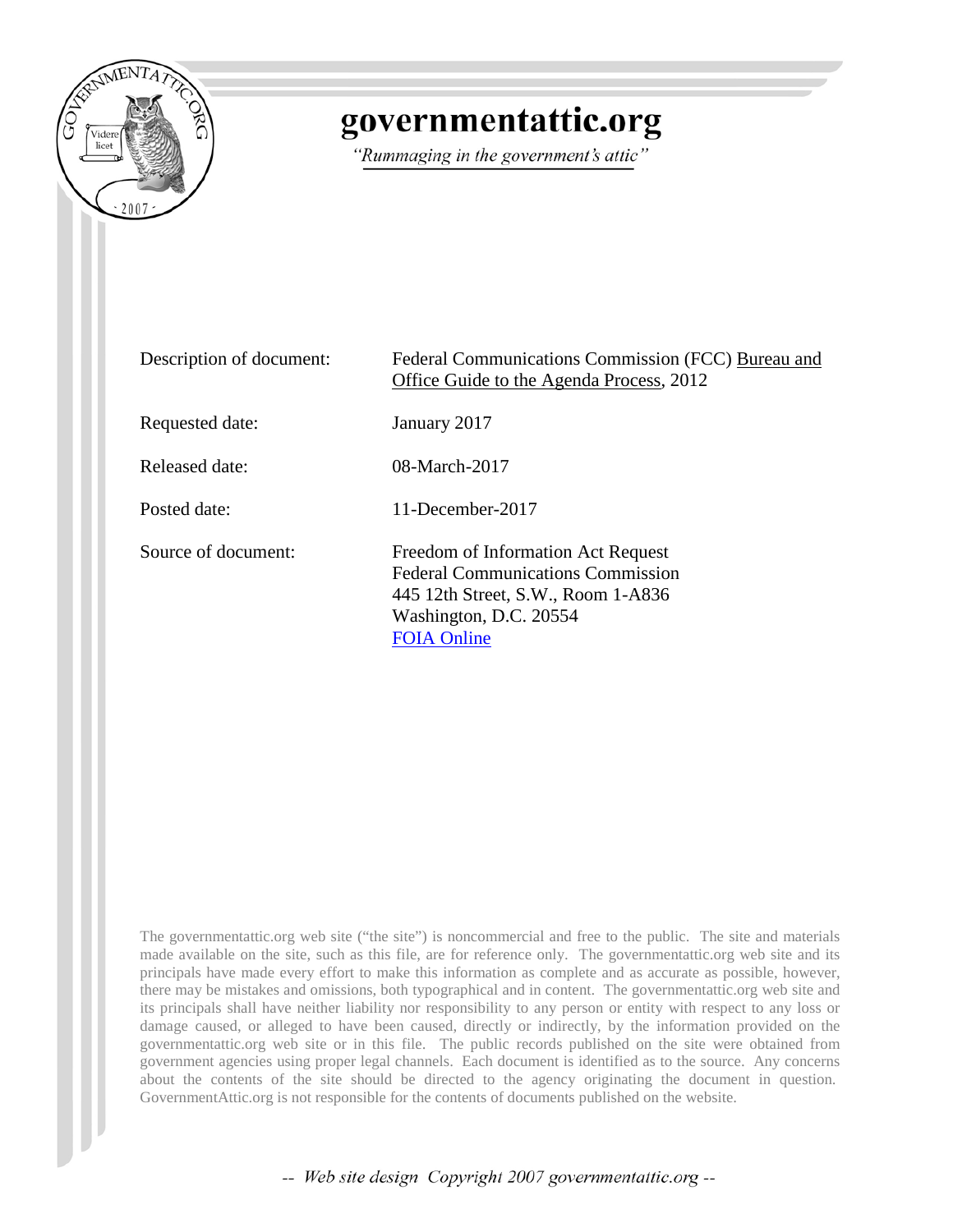

# Federal Communications Commission Washington, D.C. 20554

March 8, 2017

Re: FOIA Control No. 2017-000292

This letter responds to your Freedom of Information Act (FOIA) request for an "electronic/digital copy of the "Agency Handbook." Your request has been assigned FOIA Control No. 17-000292.

Pursuant to section  $0.461(g)(1)(ii)$  of the Commission's rules, the date for responding to your request was extended from February 21, 2017 to March 8, 2017, due to a need to consult with multiple components of the Commission having substantial interest in the request, and you agreed to the extension.

The Office of the Managing Director conducted a search and, upon further clarification from you, determined the document sought is the Commission's "Agenda" handbook entitled "Guide to the Agenda Process," and the document is attached.

We are required by both the FOIA and the Commission's own rules to charge requesters certain fees associated with the costs of searching for, reviewing, and duplicating the soughtafter information. To calculate the appropriate fee, requesters are classified as: ( 1) commercial use requesters; (2) educational requesters, non-commercial scientific organizations, or representatives of the news media; or (3) all other requesters.

Pursuant to section 0.466(a)(8) of the Commission's rules, you have been classified for fee purposes as category (3), "all other requesters." As an "all other requester," the Commission assesses charges to recover the full, reasonable direct cost of searching for and reproducing records that are responsive to the request; however, you are entitled to be furnished with the first 100 pages of reproduction and the first two hours of search time without charge under section  $0.470(a)(3)(i)$  of the Commission's rules. The production did not involve more than 100 pages of duplication and took less than two hours of search time. Therefore, you will not be charged any fees.

If you consider this to be a denial of your FOIA request, you may seek review by filing an application for review with the Office of General Counsel. An application for review must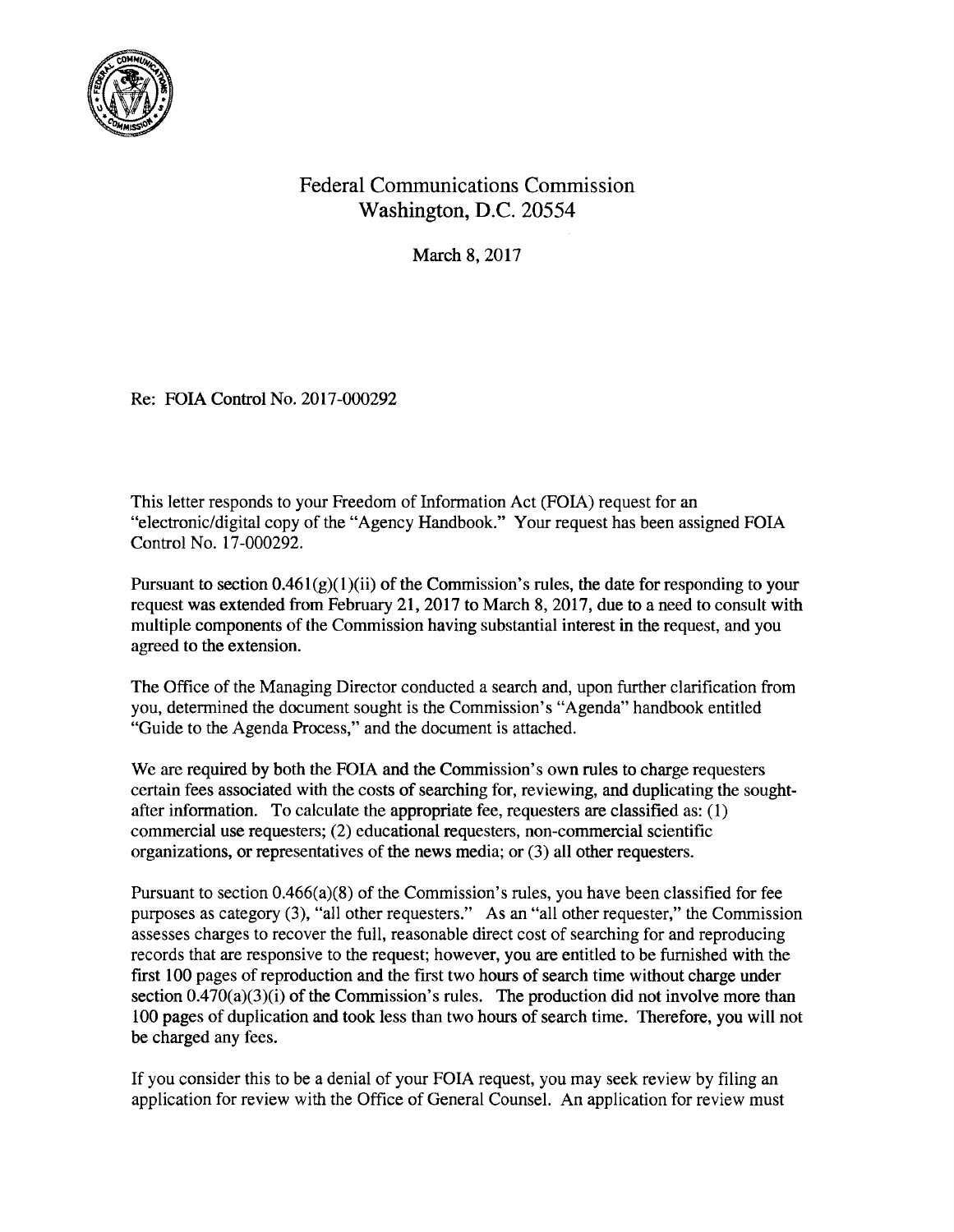be received by the Commission within 90 calendar days of the date of this letter. You may file an application for review by mailing the application to Federal Communications Commission, Office of General Counsel, 445 12th St SW, Washington, DC 20554, or you may file your application for review electronically by e-mailing it to FOIA-Appeal@fcc.gov. Please caption the envelope (or subject line, if via e-mail) and the application itself as "Review of Freedom of Information Action."

If you would like to discuss this response before filing an application for review to attempt to resolve your dispute without going through the appeals process, you may contact the Commission's FOIA Public Liaison for assistance at:

FOIA Public Liaison Federal Communications Commission, Office of the Managing Director, Performance Evaluation and Records Management 445 12th St SW, Washington, DC 20554 202-418-0440 FOIA-Public-Liaison@fcc.gov

If you are unable to resolve your FOIA dispute through the Commission's FOIA Public Liaison, the Office of Government Information Services (OGIS), the Federal FOIA Ombudsman's office, offers mediation services to help resolve disputes between FOIA requesters and Federal agencies. The contact information for OGIS is:

Office of Government Information Services National Archives and Records Administration 8601 Adelphi Road-OGIS College Park, MD 20740-6001 202-741-5770 877-684-6448 ogis@nara.gov ogis.archives.gov

If you have any questions, please contact Marlene H. Dortch 202-418-0300.

Sincerely,

1 Doctel Marlene.

Marlene H. Dortch **Secretary** Federal Communications Commission

Enclosures cc: FCC FOIA Office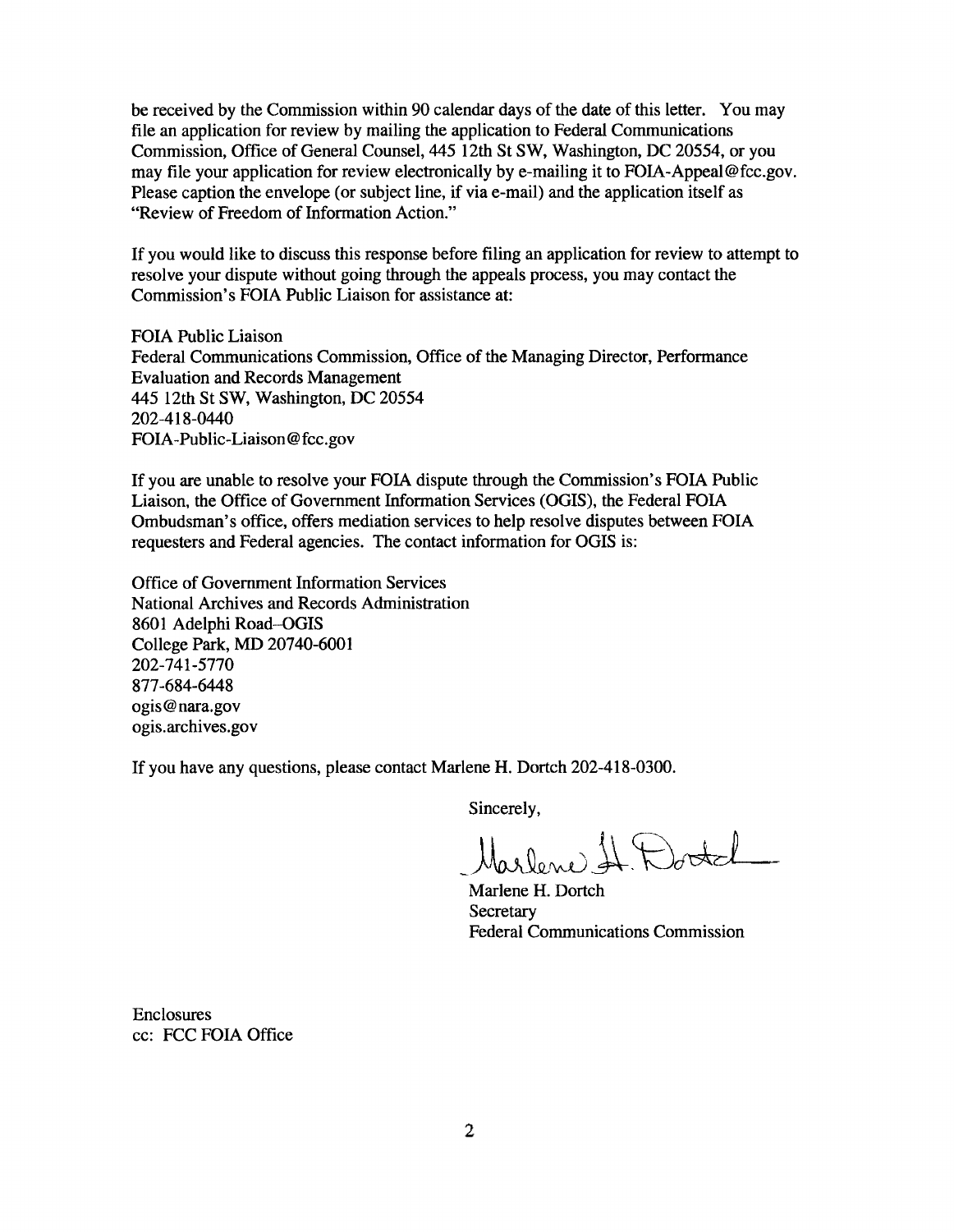

**Federal Communications Commission Office of Managing Director Office of the Secretary**

# **BUREAU AND OFFICE GUIDE TO THE AGENDA PROCESS Meeting and Circulation Items**

**\_\_\_\_\_\_\_\_\_\_\_\_\_\_\_\_\_\_\_\_\_\_\_\_\_\_\_\_\_\_\_\_\_\_\_\_\_\_\_\_\_\_\_**

**\_\_\_\_\_\_\_\_\_\_\_\_\_\_\_\_\_\_\_\_\_\_\_\_\_\_\_\_\_\_\_\_\_\_\_\_\_\_\_\_\_\_\_**

**December 2012**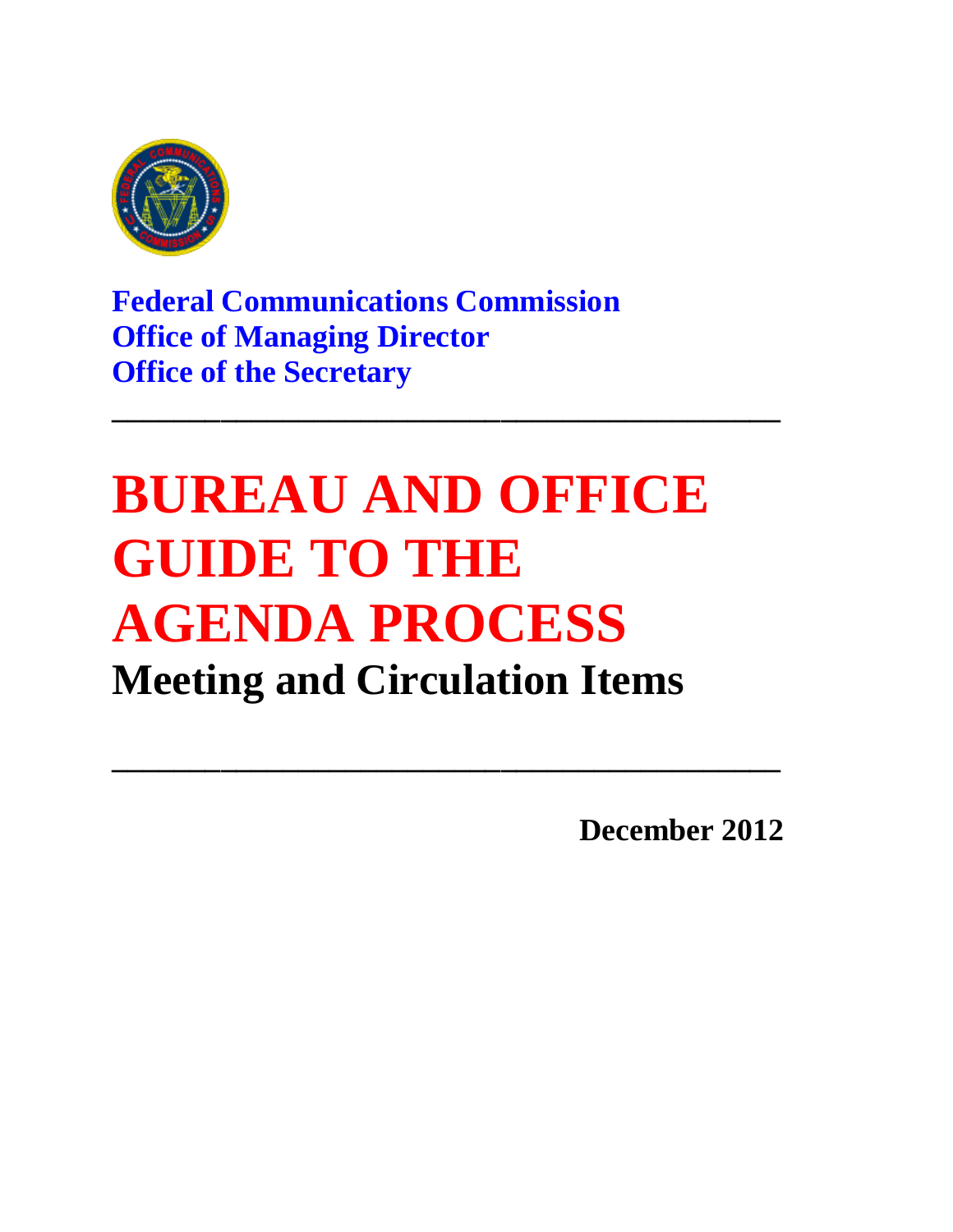

# **Federal Communications Commission Washington, D.C. 20554**

The following guide provides an outline of the Commission's meeting and circulation agenda process. In addition to an abridged version of the Agenda Handbook, we have also provided the check lists used by bureau and office staff for preparing items for review by the Commission. This brief but thorough guide will quickly familiarize you with the Commission's agenda decision-making process.

We hope you find this guide to be a useful resource. Should you have questions regarding the agenda process or need our assistance in any way, please do not hesitate to contact me directly at 418-1449 or my Associate Secretary for Agenda and Publications, Cecilia Sigmund at 418-1588.

> Marlene H. Dortch Secretary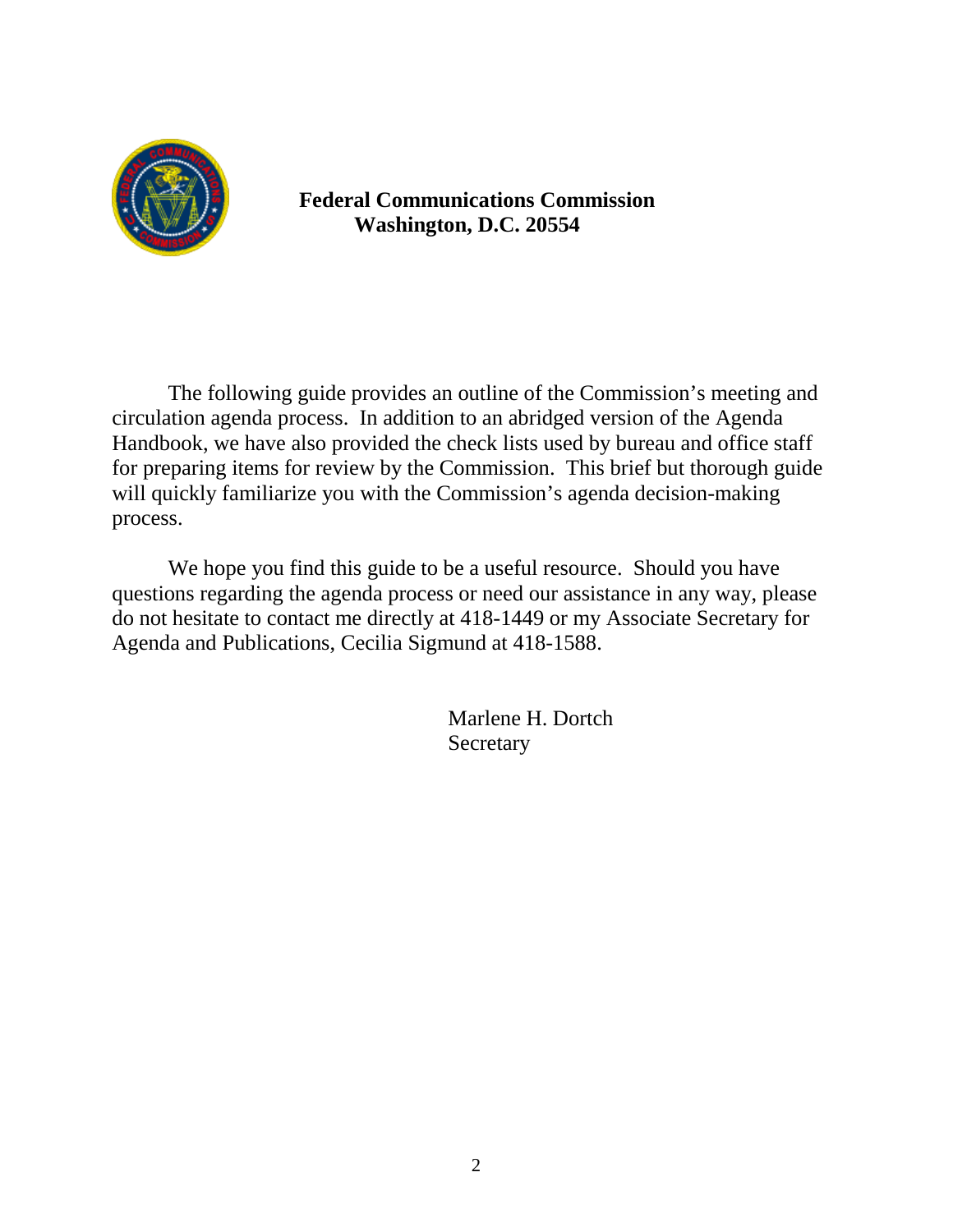# **Federal Communications Commission Office of the Secretary Office of Managing Director**

**\_\_\_\_\_\_\_\_\_\_\_\_\_\_\_\_\_\_\_\_\_\_\_\_\_\_\_\_\_\_\_\_\_\_\_\_\_\_\_\_\_\_\_**

**\_\_\_\_\_\_\_\_\_\_\_\_\_\_\_\_\_\_\_\_\_\_\_\_\_\_\_\_\_\_\_\_\_\_\_\_\_\_\_\_\_\_\_\_\_\_\_\_\_\_\_\_\_\_\_\_\_\_\_\_\_\_\_\_\_\_\_\_\_\_\_\_**

# **GUIDE TO THE AGENDA PROCESS Meeting and Circulation Items**

# **TABLE OF CONTENTS**

| I.<br>A.  |                                                                          |  |
|-----------|--------------------------------------------------------------------------|--|
|           | Table 1: Chronological Steps for Processing an Open Meeting Item5        |  |
| 1.        |                                                                          |  |
| 2.        |                                                                          |  |
|           |                                                                          |  |
| 3.        |                                                                          |  |
| 4.        | Pre-adoption Editing Process and Redistribution of Open Meeting Items7   |  |
|           |                                                                          |  |
| 5.        |                                                                          |  |
| 6.        |                                                                          |  |
| 7.        |                                                                          |  |
|           | a.                                                                       |  |
|           | h.                                                                       |  |
|           | c.                                                                       |  |
| 8.        |                                                                          |  |
|           | d.                                                                       |  |
|           | е.                                                                       |  |
| <b>B.</b> |                                                                          |  |
| 9.        |                                                                          |  |
| 10.       |                                                                          |  |
|           |                                                                          |  |
|           |                                                                          |  |
| 11.       |                                                                          |  |
| 12.       |                                                                          |  |
| 13.       |                                                                          |  |
| 14.       |                                                                          |  |
|           | f.                                                                       |  |
|           | Table 5: Procedures for a Revised Circulation Item with Critical Edits14 |  |
|           | g.                                                                       |  |
|           | h.                                                                       |  |
|           |                                                                          |  |
| C.        |                                                                          |  |
|           |                                                                          |  |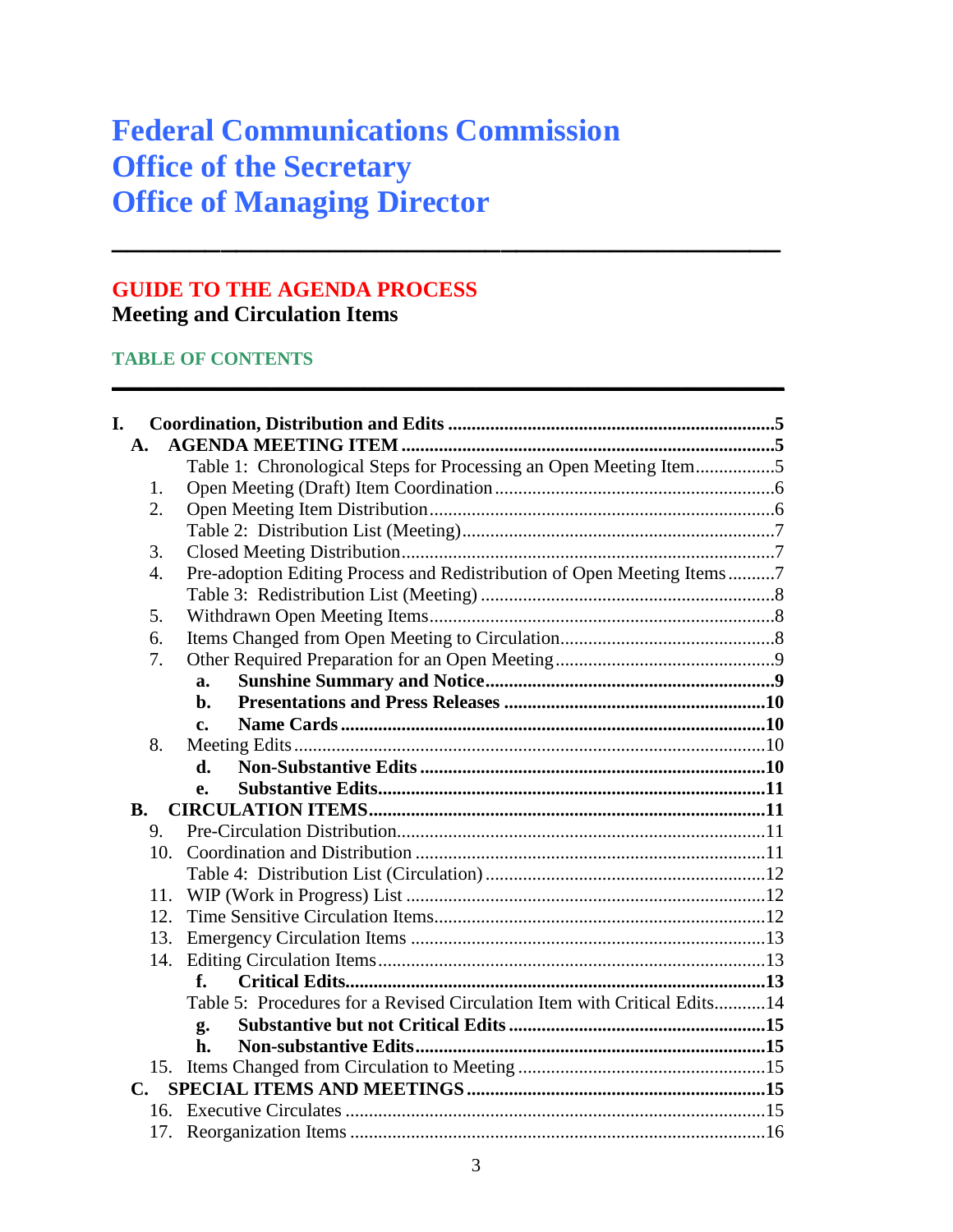| 19.                                                                |  |
|--------------------------------------------------------------------|--|
|                                                                    |  |
|                                                                    |  |
| D.                                                                 |  |
|                                                                    |  |
| Е.                                                                 |  |
|                                                                    |  |
|                                                                    |  |
|                                                                    |  |
|                                                                    |  |
|                                                                    |  |
|                                                                    |  |
|                                                                    |  |
|                                                                    |  |
| i.                                                                 |  |
| H. BUREAU AGENDA RELEASE FORM (BARF) Approval23                    |  |
|                                                                    |  |
| Table 9: BARF Approval Process for Critical or Substantive Edits24 |  |
|                                                                    |  |

#### **Appendices**

| Appendix 1:  | Form A-491, Approval for Distribution of Meeting Agenda Item or Request |
|--------------|-------------------------------------------------------------------------|
|              | for Expedited Action of Agenda Item (Green Sheet)                       |
| Appendix 2:  | Blue Cover Sheet, Agenda Meeting Item                                   |
| Appendix 3:  | <b>Yellow Cover Sheet, Highly Sensitive/Restricted</b>                  |
| Appendix 4:  | Form A-87, Certificate to Close Meeting                                 |
| Appendix 5:  | Form A-377, Draft Agenda Item Cover Sheet                               |
| Appendix 6:  | Sunshine Notice (Example)                                               |
| Appendix 7:  | Form A-83, Request for Special Action                                   |
| Appendix 8:  | Form A-501, Bureau Agenda Release Form                                  |
| Appendix 9:  | Green Cover Sheet, Pre-Circulation Item                                 |
| Appendix 10: | Pink Cover Sheet, Agenda Item Circulation                               |
| Appendix 11: | Form A-82-P, Request for Special Action by Circulation                  |
|              |                                                                         |

#### **List of Tables (see Table of Contents for page numbers)**

- [Table 1: Chronological Steps for Processing an Open Meeting Item](#page-7-0)
- [Table 2: Distribution List \(Meeting\)](#page-9-0)
- [Table 3: Redistribution List \(Meeting\)](#page-10-0)
- [Table 4: Distribution List \(Circulation\)](#page-14-0)
- [Table 5: Procedures for a Revised Circulation Item with Critical Edits](#page-16-0)
- [Table 6: Types of Commissioners' Vote](#page-20-0)
- [Table 7: Commissioners' Statement Types](#page-20-1)
- [Table 8: BARF Approval Process for Non-Substantive Edits](#page-25-0)
- [Table 9: BARF Approval Process for Critical or Substantive Edits](#page-26-0)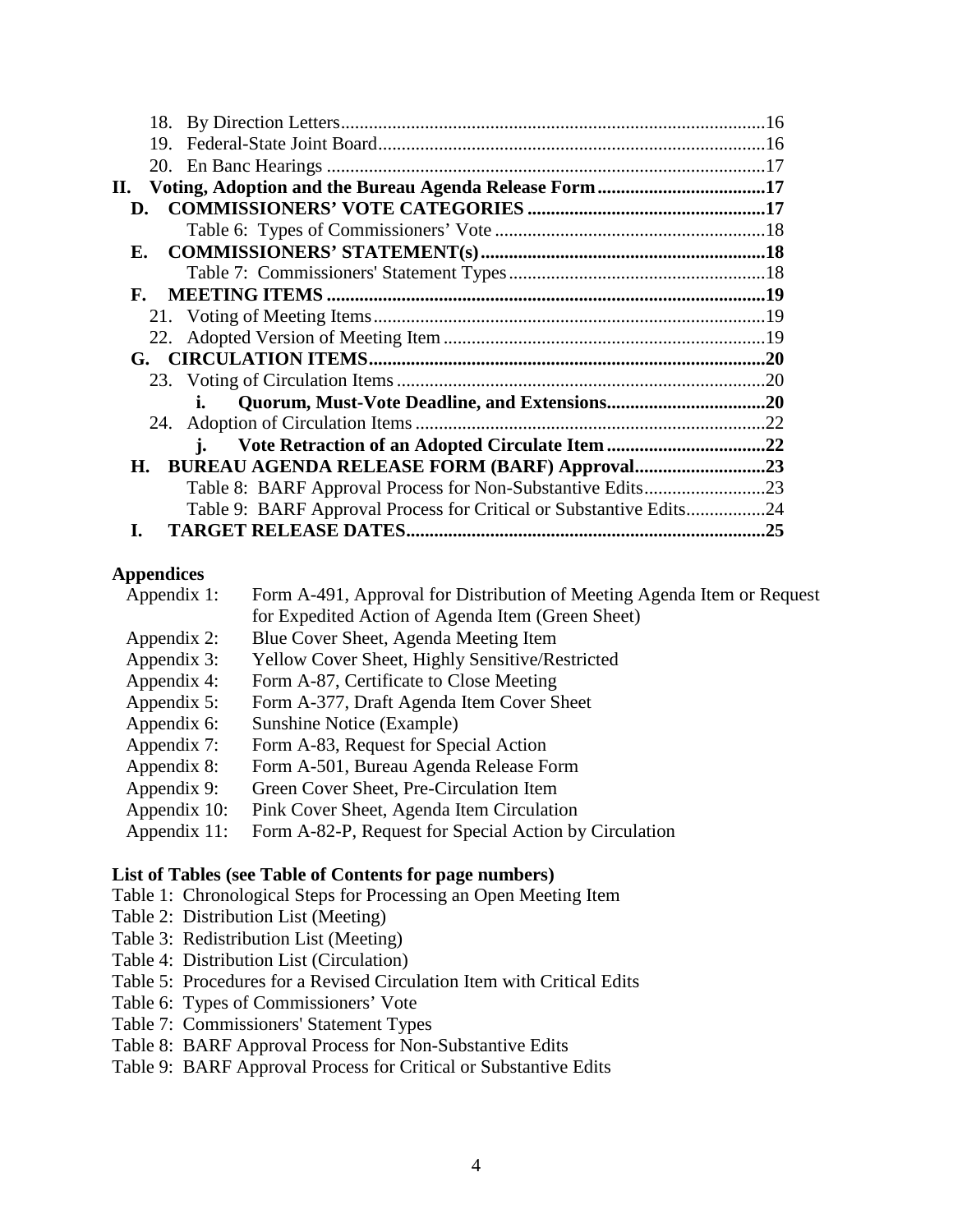# **I. COORDINATION, DISTRIBUTION AND EDITS**

Coordination, distribution, and edit procedures for agenda meeting and circulation items differ and are discussed below.

#### **A. AGENDA MEETING ITEM**

The table below summarizes the steps for preparing a meeting item for the monthly Open Agenda Meeting.

<span id="page-7-0"></span>**Table 1: Chronological Steps for Processing an Open Meeting Item**

| Timeline (Prior to              | <b>Actions</b>                                                                 |
|---------------------------------|--------------------------------------------------------------------------------|
| <b>Open Meeting) -</b>          |                                                                                |
| <b>Responsible Party</b>        |                                                                                |
| 5 weeks – <b>Bureau/Office</b>  | 1. If coordination or notation is required for an item, submit it to the       |
| (B/O)                           | appropriate B/O by this date. Items may not be "noted with edits."             |
|                                 | 2. Submit a copy of an item to Office of General Counsel (OGC), Ad Law         |
|                                 | Division, and Office of Communications Business Opportunities (OCBO).          |
| $3\frac{1}{2}$ - 5 weeks        | Submit to Chairman's Office Form A-491, "Approval for Distribution of          |
| <b>Bureau/Office and Office</b> | Meeting Agenda Item or Request for Expedited Action of Agenda Item," for       |
| of the Chairman                 | approval.                                                                      |
| 21 days - Bureau/Office         | 1. Distribute item as outlined in Table 2, Distribution List (Meeting).        |
| "White Copy"                    | 2. Give copy of approved Form A-491 to Chairman's Administrative               |
|                                 | Officer.                                                                       |
|                                 | 3. Deliver agenda item with approved original copy of Form A-491 and           |
|                                 | sunshine summary to Office of the Secretary's Agenda and Publications          |
|                                 | Group (TW-B204).                                                               |
| 1 week – Office of the          | Release the Sunshine Notice.                                                   |
| Secretary/Agenda and            |                                                                                |
| <b>Publications Group</b>       |                                                                                |
| 1 week – <b>Bureau/Office</b>   | Distribute draft presentations and press release(s) to Chairman's Legal        |
|                                 | Advisors. Coordinate with the Office of Media Relations (OMR).                 |
| 3 business days -               | OMR prepares all name cards. Email (Meribeth McCarrick@fcc.gov):               |
| <b>Bureau/Office</b>            | (1) the name, organization, and title for all the individuals participating in |
|                                 | presenting the item(s) and (2) indicate the need for Microsoft Power Point     |
|                                 | presentation (if applicable).                                                  |
| 2 business days -               | 1. Distribute revised item as outlined in Table 3, Redistribution List         |
| <b>Bureau/Office</b> (if item   | (Meeting).                                                                     |
| requires edits)                 | 2. Distribute draft press releases to Commissioners' Legal Advisors.           |
| 1 business day $-$              | 1. Presenters and others designated by B/O Chiefs attend meeting with          |
| <b>Bureau/Office,</b>           | Chairman's Chief of Staff and OMR representatives.                             |
| <b>Chairman's Chief of</b>      | 2. B/O distributes by 5 p.m., a finalized item to all Commissioners' offices,  |
| Staff, and Office of Media      | OGC, OCBO and the Office of the Secretary's Agenda and Publications            |
| Relations                       | Group (see Table 3, Redistribution List (Meeting)).                            |
|                                 |                                                                                |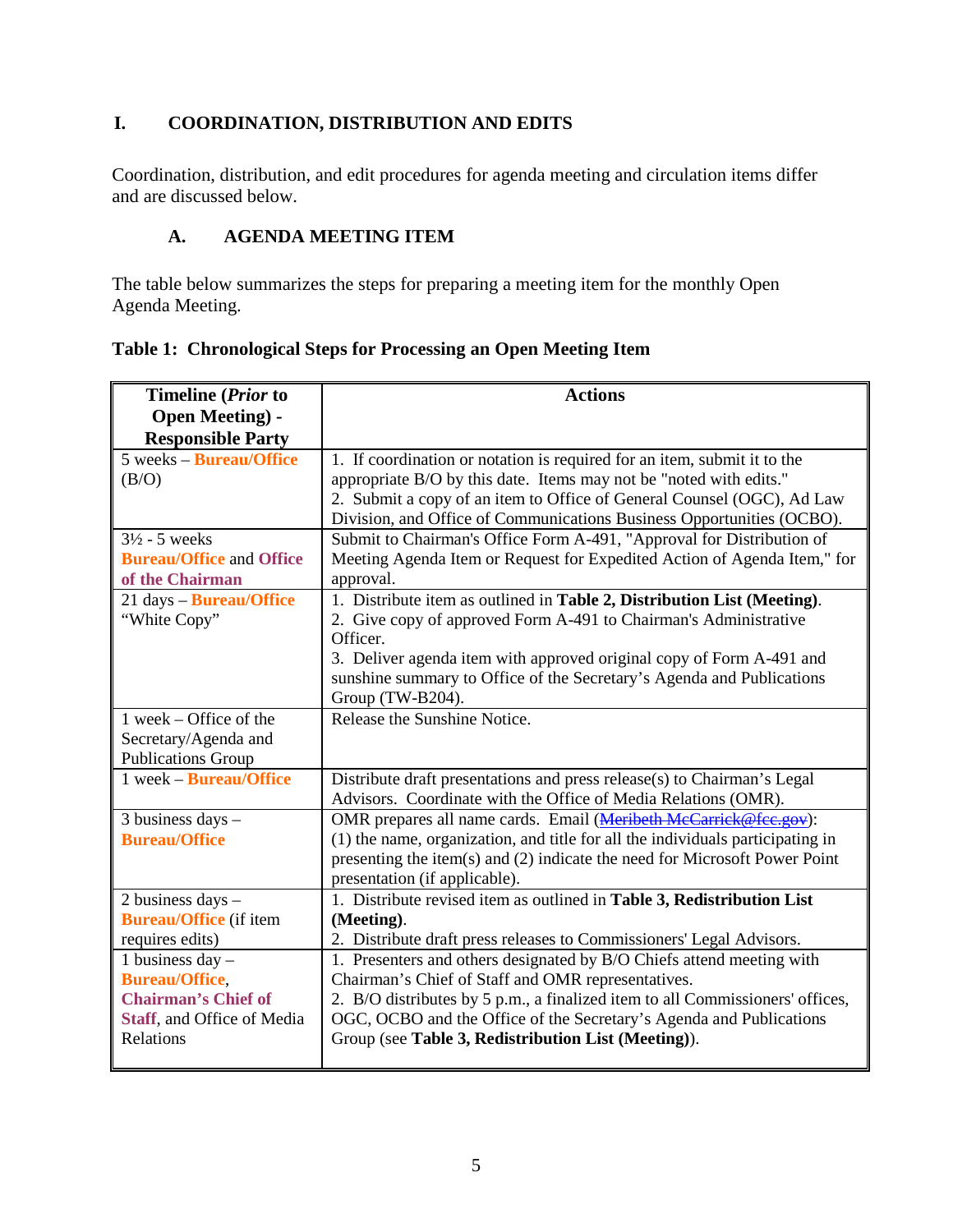# **1. Open Meeting (Draft) Item Coordination**

#### **Bureau/Office:**

- Fully coordinates Agenda items with all applicable Bureaus/Offices and the Office of General Counsel (OGC) before circulating them to the Commissioners. Items should be noted where appropriate, but not "noted with edits" (i.e., signed by the coordinating Bureau/Office Chief with a stipulation to make edits to the item).
- To allow for full coordination of draft items, delivers items not less than five weeks before the meeting (or in any event, not less than two weeks before distribution to the Commissioners and further in advance if possible) to OGC, Office of Communications Business Opportunities (OCBO) and any other coordinating Bureau or Office.
- Promptly delivers to OGC and other coordinating Bureaus/Offices subsequent revised drafts.
- If an item involves substantial legal issues, gives OGC a draft as soon as the item is in reasonably firm shape, and lets OGC know what it believes are the key legal issues in the item.

# **2. Open Meeting Item Distribution**

# **Bureau/Office:**

- Before distributing the item, completes a Form A-491, "Approval for Distribution of Meeting Agenda Items or Request for Expedited Action on Agenda Items" (see **Appendix 1**) and submits to the Chairman's office for approval.
- Submits the approved original form to the Office of the Secretary's Agenda and Publications Group along with the agenda item, and provides a copy of the form to the Chairman's Administrative Officer.
- Distributes the item (which should include prior edits) to the Chairman, Commissioners, and Bureaus/Offices at least 21 days prior to the Commission meeting. A schedule of Commission Open Meeting and Distribution Dates are on the FCC Intranet at [http://intranet.fcc.gov/omd/osec/com.html.](http://intranet.fcc.gov/omd/osec/com.html)
- Distributes all copies of the item using the blue-colored "Agenda Meeting Item" cover sheet (see **Appendix 2**).
- Distributes all copies of a highly sensitive item with the yellow-colored "Highly" Sensitive" cover sheet (see **Appendix 3**), as well as the blue-colored Agenda Meeting Item cover sheet. Place the yellow-colored cover sheet on top.
- Hand-delivers paper copies of the item with appropriate cover sheet(s) to distribution list 21 days before the Commission meeting. If the deadline for distribution falls on a holiday, distribute on the preceding workday. The following table lists the recipients of items and the number of copies they should receive: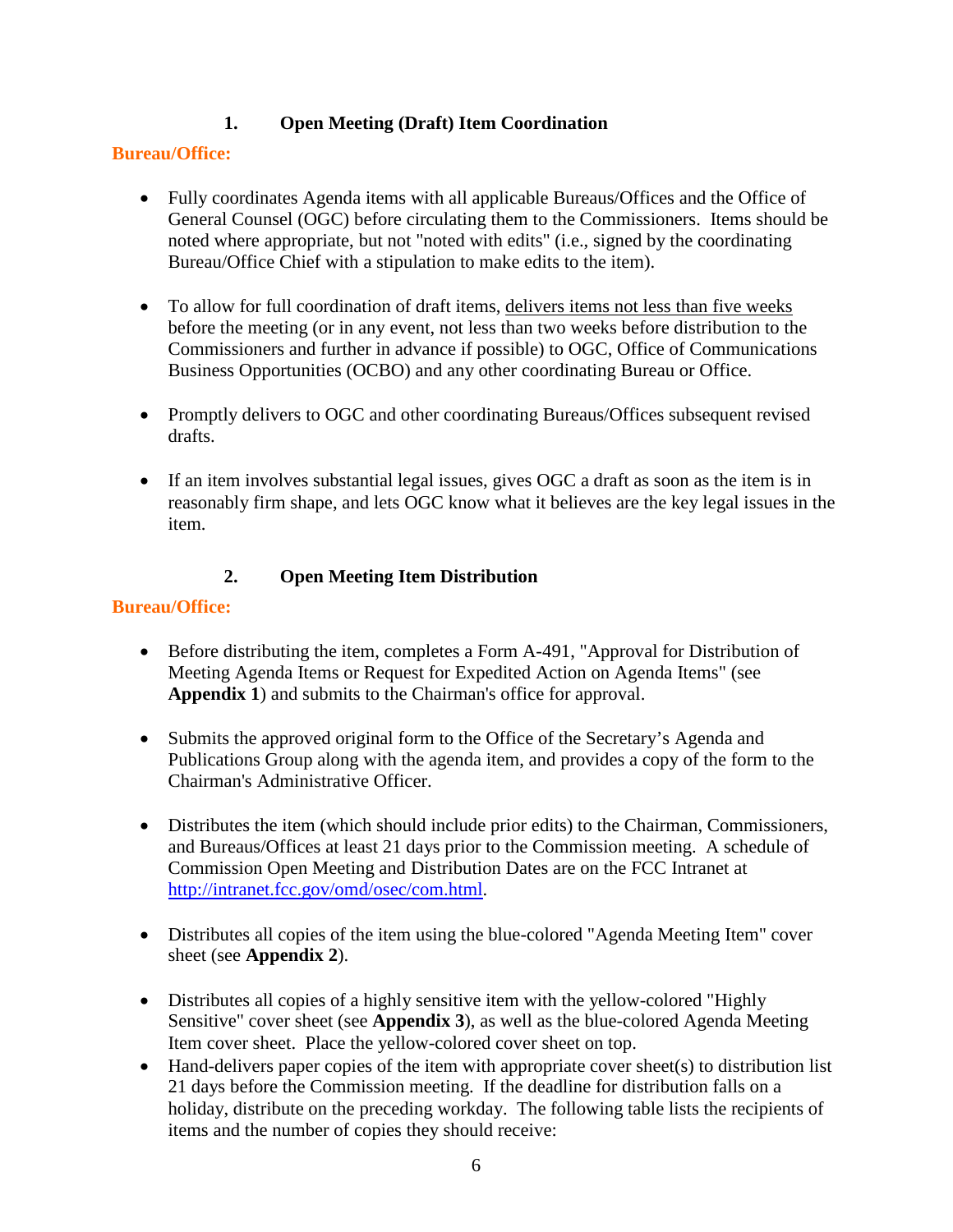#### <span id="page-9-0"></span>**Table 2: Distribution List (Meeting)**

| <b>Bureau/Office</b>                     | <b>No. of Copies</b> | Room No.       |
|------------------------------------------|----------------------|----------------|
| Chairman                                 |                      | 8-B201         |
| Commissioners                            | (each)               | 8-A302, 8-C302 |
| <b>Office of General Counsel</b>         |                      | $8 - A623$     |
| (Ad Law Division Agenda Box)             |                      |                |
| Agenda and Publications Group,           | $1 +$                | <b>TW-B204</b> |
| Office of the Secretary                  | Orig. Form A-491     |                |
|                                          | and Sunshine         |                |
|                                          | Summary              |                |
| <b>Office of Communications Business</b> |                      | $4 - A628$     |
| Opportunities                            |                      |                |

• Distributes electronic copies of the agenda item to the remaining Bureaus/Offices by emailing the item to the FCCMEET group.

#### **3. Closed Meeting Distribution**

#### **Bureau/Office:**

- When the Commissioners will consider an item in a closed meeting, complete Form A-87, "Certificate to Close Meeting" (see **Appendix 4**).
- Hand-delivers paper copies of the item and the Form only to the expected attendees and the Office of the Secretary's Agenda and Publications Group.

#### **Commissioners:**

- Record their vote on the completed Form.
- Contact the Office of the Secretary's Agenda and Publications Group to pickup the Form.

Office of the Secretary's Agenda and Publications Group:

• Records the votes in eCLAS and provides Bureau/Office with release information.

#### **4. Pre-adoption Editing Process and Redistribution of Open Meeting Items**

#### **Bureau/Office:**

• After the initial distribution to Commissioners, places a Draft Agenda Item cover sheet (see **Appendix 5**) on the item every time it is revised and redistributed.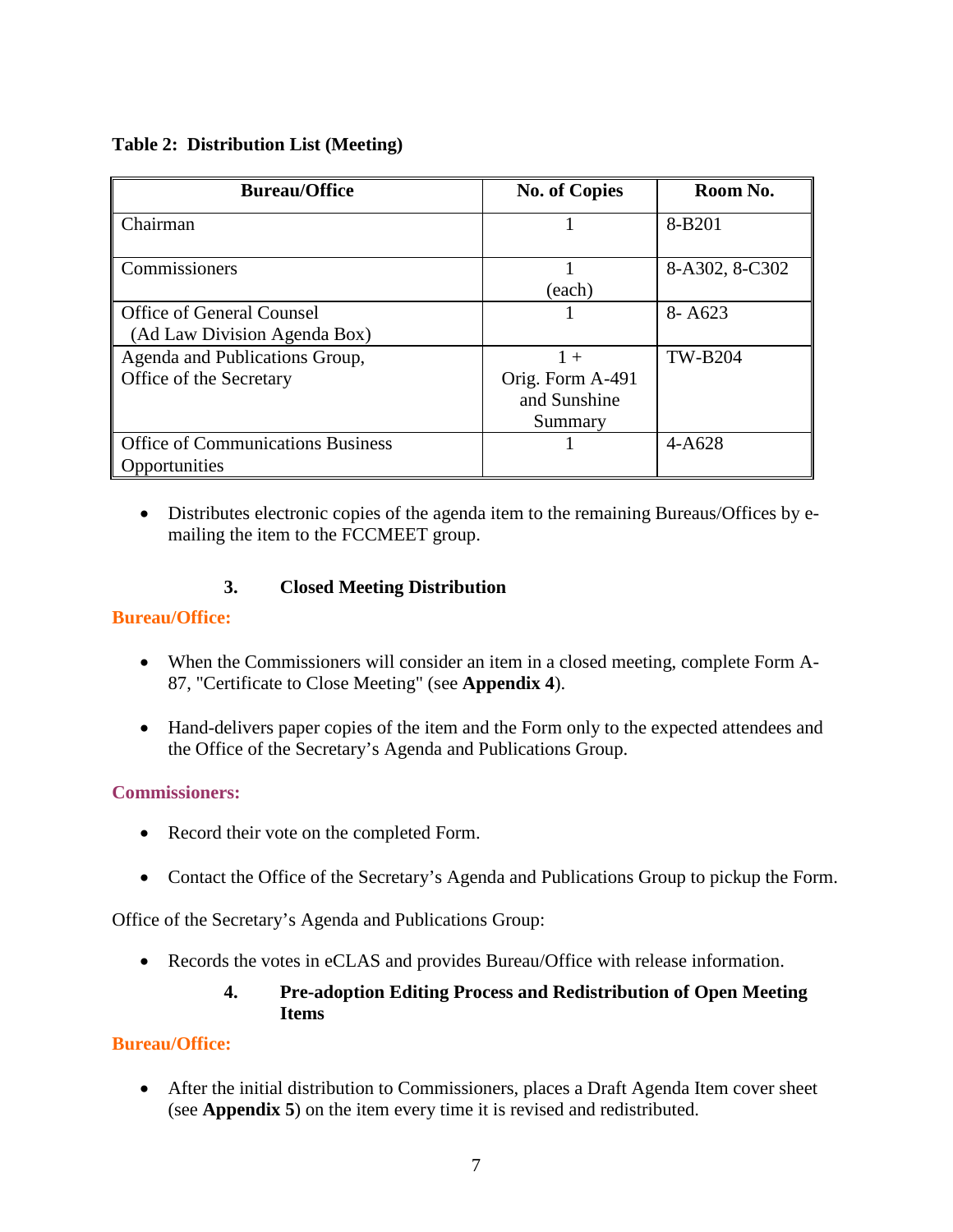- Throughout the editing process, marks all revised drafts with the date and time. In addition, redlines all revised drafts with any substantive edits attributed to the originating office. Submits both clean and redlined copies of revised drafts along with a Draft Agenda Item cover sheet and redistributes copies as outlined in **Table 3, Redistribution List (Meeting)**.
- Provides to OGC, OCBO, and the Office of the Secretary's Agenda and Publications Group any revised drafts distributed to the Commissioners.
- Presents finalized items to all Commissioners' offices, OGC, OCBO and the Office of the Secretary's Agenda and Publications Group by 5:00 p.m. on the day before the agenda meeting.

#### **Commissioners:**

• Work together with the originating Bureau/Office and OGC to finalize all edits prior to the meeting. During this period, there should be an ongoing exchange of ideas and edits, which may include not only official distribution of items but also the exchange of particular sections of an item that are under discussion.

#### <span id="page-10-0"></span>**Table 3: Redistribution List (Meeting)**

| <b>Bureau/Office</b>                            | <b>No. of Copies</b> | Room No.       |
|-------------------------------------------------|----------------------|----------------|
| Chairman                                        |                      | 8-B201         |
| Commissioners                                   |                      | 8-A302, 8-C302 |
|                                                 | (each)               |                |
| Office of General Counsel                       |                      | 8-A623         |
| (Ad Law Division Agenda Box)                    |                      |                |
| Agenda and Publications Group,                  |                      | <b>TW-B204</b> |
| Office of the Secretary                         |                      |                |
| Office of Communications Business Opportunities |                      | $4 - A628$     |

# **5. Withdrawn Open Meeting Items**

• When a meeting item is withdrawn, the Bureau/Office is responsible for notifying the Office of the Secretary's Agenda and Publications Group, the Chairman's Administrative Officer, OGC/Ad Law Division, and the Commissioners' offices, as well as other Bureaus/Offices that had received copies of the withdrawn item.

# **6. Items Changed from Open Meeting to Circulation**

• Bureau/Office will process meeting items changed from meeting to circulate status according to Circulation procedures (see below, Circulation Items).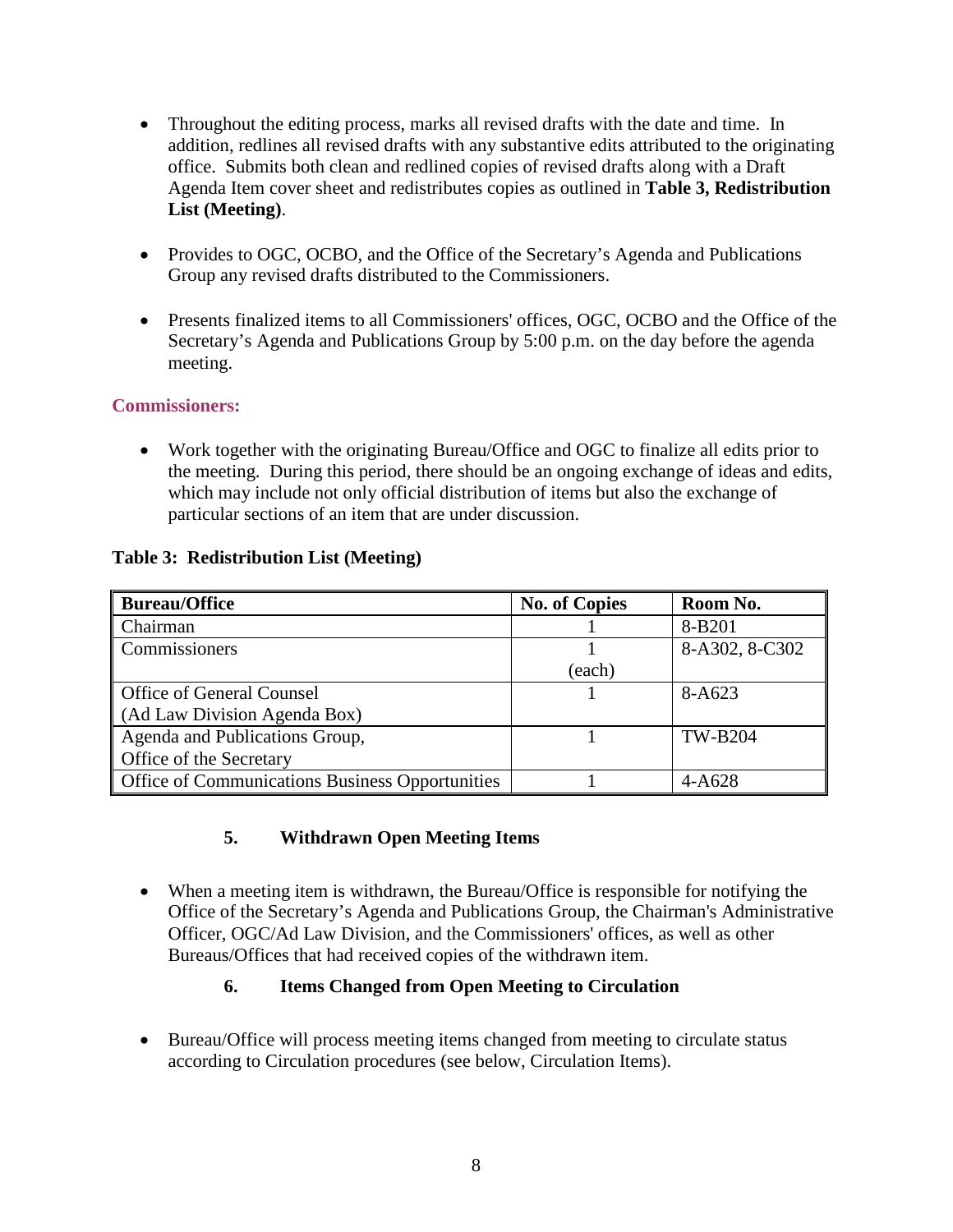# **7. Other Required Preparation for an Open Meeting**

# **a. Sunshine Summary and Notice**

#### **Bureau/Office:**

- Prepares a sunshine summary for inclusion in the Sunshine Notice published for every Commission meeting. A sunshine summary should be decision neutral, i.e., not reveal the staff proposal.
- Remembers to include docket and/or rule making numbers in the title, if applicable.
- Delivers to the Office of the Secretary/Agenda and Publications Group the summary along with the agenda item and Form A-491, Approval for Distribution of Meeting Agenda Item or Request for Expedited Action of Agenda Items.

Office of the Secretary:

- Prepares the Sunshine Notice (see **Appendix 6**) and, upon approval of the Chairman's Office and in accordance with the Government in the Sunshine Act, releases it to the public seven calendar days in advance of a scheduled meeting.
- Releases the Sunshine Notice at a time designated by the Chairman's Office, usually 5 p.m. As consistent with the Government in the Sunshine Act, the identity of upcoming meeting items is not for public information until the release of the Sunshine Notice.
- Publishes all Sunshine Notices in the Federal Register.
- The Secretary prepares the Agenda meeting script for Chairman's Office approval after release of the Sunshine Notice.

# **1. Adding a Meeting Item after the Release of the Sunshine Notice**

To add an additional item to the open meeting agenda, after the release of the Sunshine Notice, each Commissioner must vote to approve the addition on Form A-83, Request for Special Action (see **Appendix 7**).

Office of the Secretary:

- Prepares Form A-83 and provides a copy of the form to each Commissioner's Senior Legal Advisor.
- Upon receipt of Form A-83 from each Commissioner's office, enters the vote information into eCLAS.
- To add the approved item, prepares the appropriate Sunshine Notice and releases it to the public.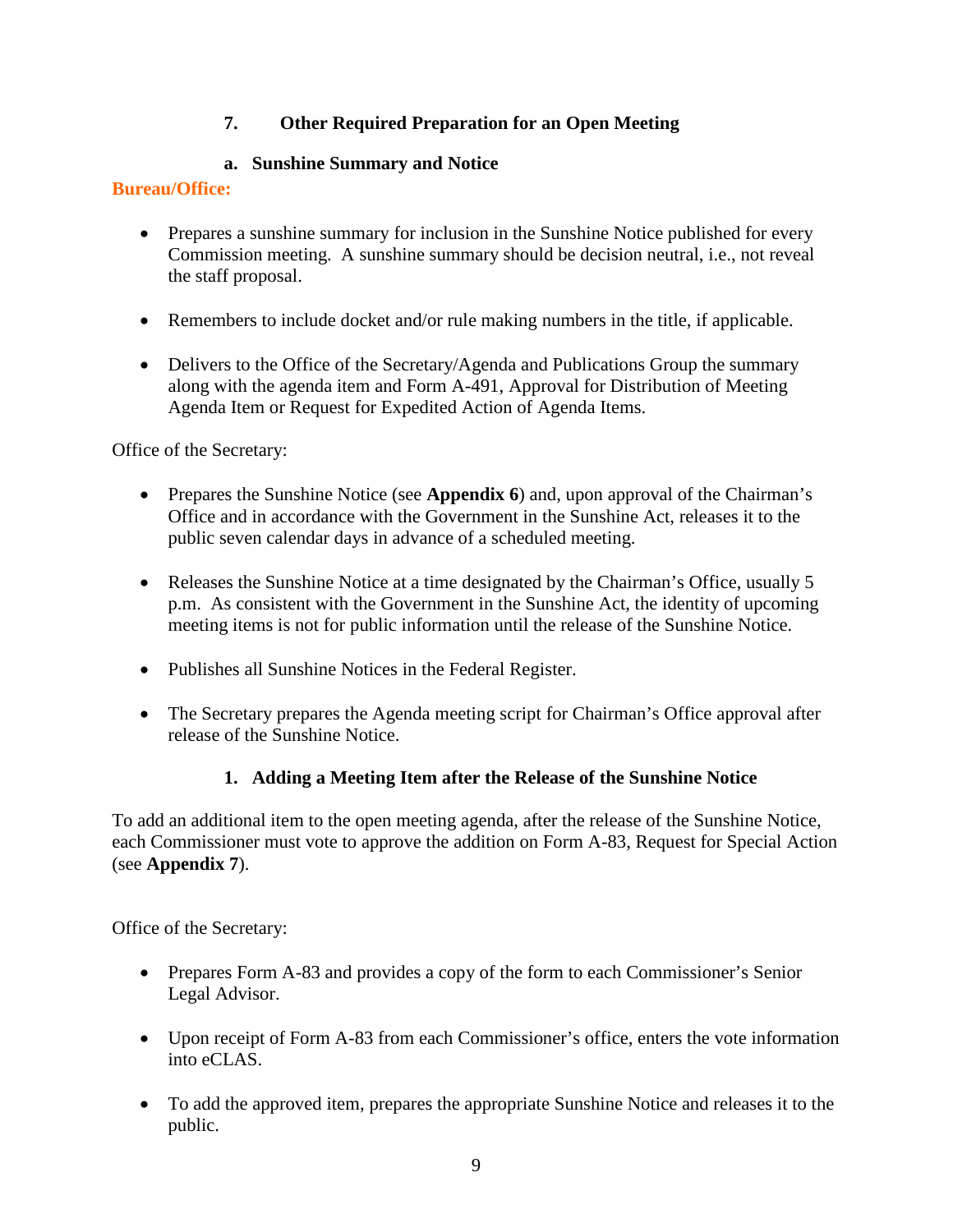#### **2. Deleting a Meeting Item after the Release of the Sunshine Notice**

After the release of the Sunshine Notice, only the Chairman's office may delete an item from the open meeting agenda. Approval from the other Commissioners is not required.

Office of the Secretary:

• At the direction of the Chairman's office, prepares the appropriate Sunshine Notice and releases it to the public.

#### **b. Presentations and Press Releases**

#### **Bureau/Office:**

- Coordinates preparation of press releases for agenda items with the Office of Media Relations.
- Submits drafts of all presentations and press releases to the Chairman's Legal Advisor handling the agenda item at least one week before the agenda meeting.
- Circulates a draft press release for an item to the other Commissioners' Legal Advisors at least two business days prior to the agenda meeting.

#### **c. Name Cards**

#### **Bureau/Office:**

- The Office of Media Relations prepares name cards for all Commission meeting Bureau/Office presenters. Three business days before the meeting, submit for each agenda item the following information to the Office of Media Relations [\(Meribeth](mailto:Meribeth.McCarrick@fcc.gov)  [McCarrick@fcc.gov\)](mailto:Meribeth.McCarrick@fcc.gov):
- The name, organization, and title for all the individuals participating in presenting the item; and indicate the need for a Microsoft Power Point presentation (if applicable).

#### **8. Meeting Edits**

#### **d. Non-Substantive Edits**

#### **Bureau/Office:**

• Makes non-substantive edits, (e.g., correcting typographical errors, grammatical, and spelling errors or updating citations) without re-distributing an item.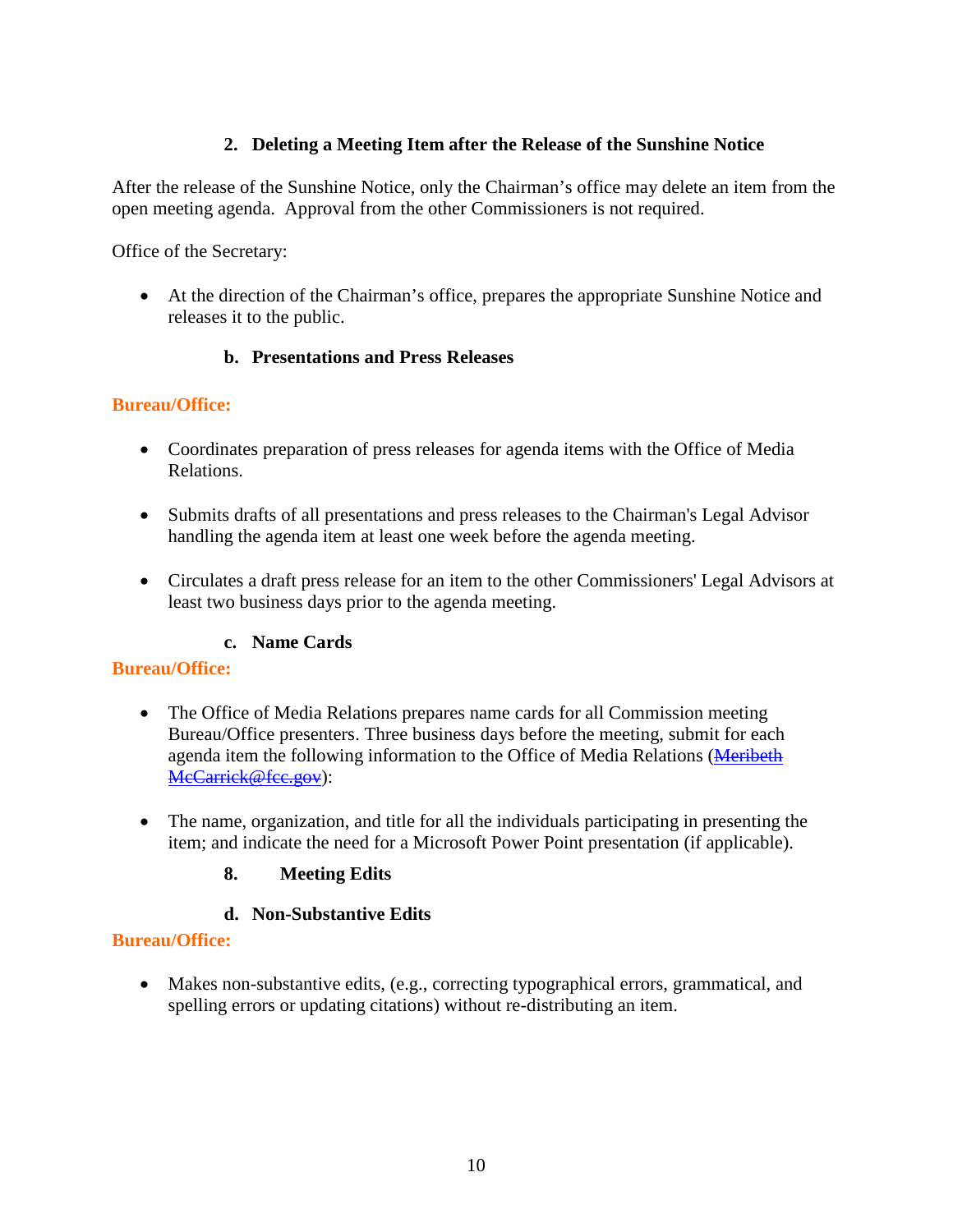• After adoption and before releasing the item, the Bureau/Office Chief or the designee certifies on the Form A-501, Bureau Agenda Release Form (see **Appendix 8**) that there are no substantive differences between the adopted and final version of an item, before the Form and item are delivered to the OGC/Ad Law Division for final review and approval. For detailed information, see Section H, Bureau Agenda Release Form Approval.

# **e. Substantive Edits**

#### **Bureau/Office** and **Commissioners**:

- Should avoid post-adoption edits to the greatest extent possible, but not at the expense of the goal of generating a high quality work product and ensuring that all items reflect as much as possible the collective wisdom and experience of all of the Commissioners embodied in the decision as voted.
- After adoption and before releasing the item, the originating Bureau/Office should receive approval on the Bureau Agenda Release Form by each non-dissenting Commissioner or the designee for all items that involve substantive differences between the adopted and final versions. Approval of any dissenting Commissioner is not required; if he or she dissents in part, approval is required for the portions from which he or she did not dissent. For detailed information, see Section H, Bureau Agenda Release Form Approval.

# **B. CIRCULATION ITEMS**

# **9. Pre-Circulation Distribution**

#### **Bureau/Office:**

- Submits all draft circulate items (Pre-Circulate Items) to the Chairman's office using the green-colored "Pre-Circulate Item" cover sheet (**Appendix 9**)
- Includes the date of delivery on the cover sheet (see bottom of form).

#### **10. Coordination and Distribution**

#### **Bureau/Office:**

- When notation of an item is required, allow at least 2 weeks for OGC or other relevant Bureaus/Offices to review and note the item. Items should not be "noted with edits."
- Distributes all copies of circulation items with the pink-colored Agenda Item Circulation cover sheet (see **Appendix 10**).
- Distributes all market-sensitive items with the yellow-colored Highly Sensitive/Restricted cover sheet (see **Appendix 3**), as well as the pink-colored Agenda Item Circulation cover sheet (place yellow cover sheet on top).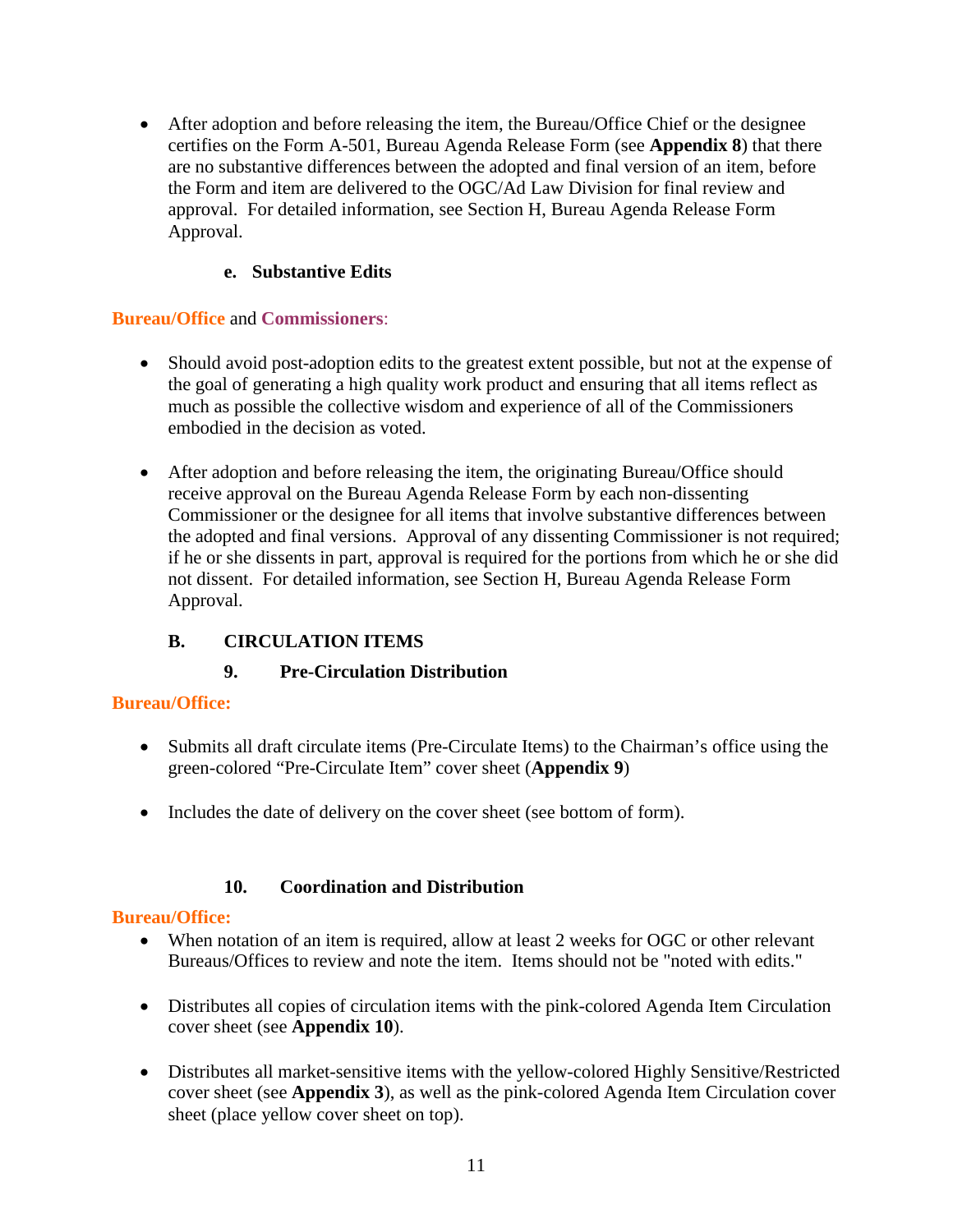- Distributes paper and electronic copies of a circulation item as follows:
	- (1) Hand-delivers paper copies to the following:

#### <span id="page-14-0"></span>**Table 4: Distribution List (Circulation)**

| <b>Bureau/Office</b>                                             | <b>No. of Copies</b> | Room No.       |
|------------------------------------------------------------------|----------------------|----------------|
| Chairman                                                         |                      | 8-B201         |
| <b>Office of General Counsel</b><br>(Ad Law Division Agenda Box) |                      | 8-A623         |
| Agenda and Publications Group,<br>Office of the Secretary        | (per CLAS no.)       | <b>TW-B204</b> |
| <b>Office of Communications Business</b><br>Opportunities        |                      | $4 - A628$     |

(2) Distributes electronic copies of the agenda item to the remaining Bureaus/Offices by e-mailing the item to the FCCCIRU group.

#### **Chairman's Office:**

• Distributes a copy of all approved circulate items to each Commissioner's office for voting in eCLAS.

# **11. WIP (Work in Progress) List**

#### **Bureau/Office:**

• When an item requires extensive work and/or in response to discussions with the Commissioners' staff, the Chairman's office may place a circulation item in WIP status. Placing an item on the WIP list removes it from circulation. When the item is ready for circulation again, the Bureau/Office re-circulates it with the original CLAS number.

#### **Office of the Chairman, Administrative Officer:**

• Updates the circulation item to WIP status in eCLAS and notifies the originating Bureau/Offices and the Agenda and Publications Group.

# **12. Time Sensitive Circulation Items**

#### **Bureau/Office:**

• Indicates in the Cover Memo if an item has a deadline (e.g. statutory deadline, court of appeals filing deadline, etc.) and follow up with a phone call or e-mail to the relevant assistant in each Commissioner's office explaining the reason for the deadline. If a routine matter turns into a rush item or rushing an item becomes unnecessary, notify the Commissioners' Legal Advisors of the change in status.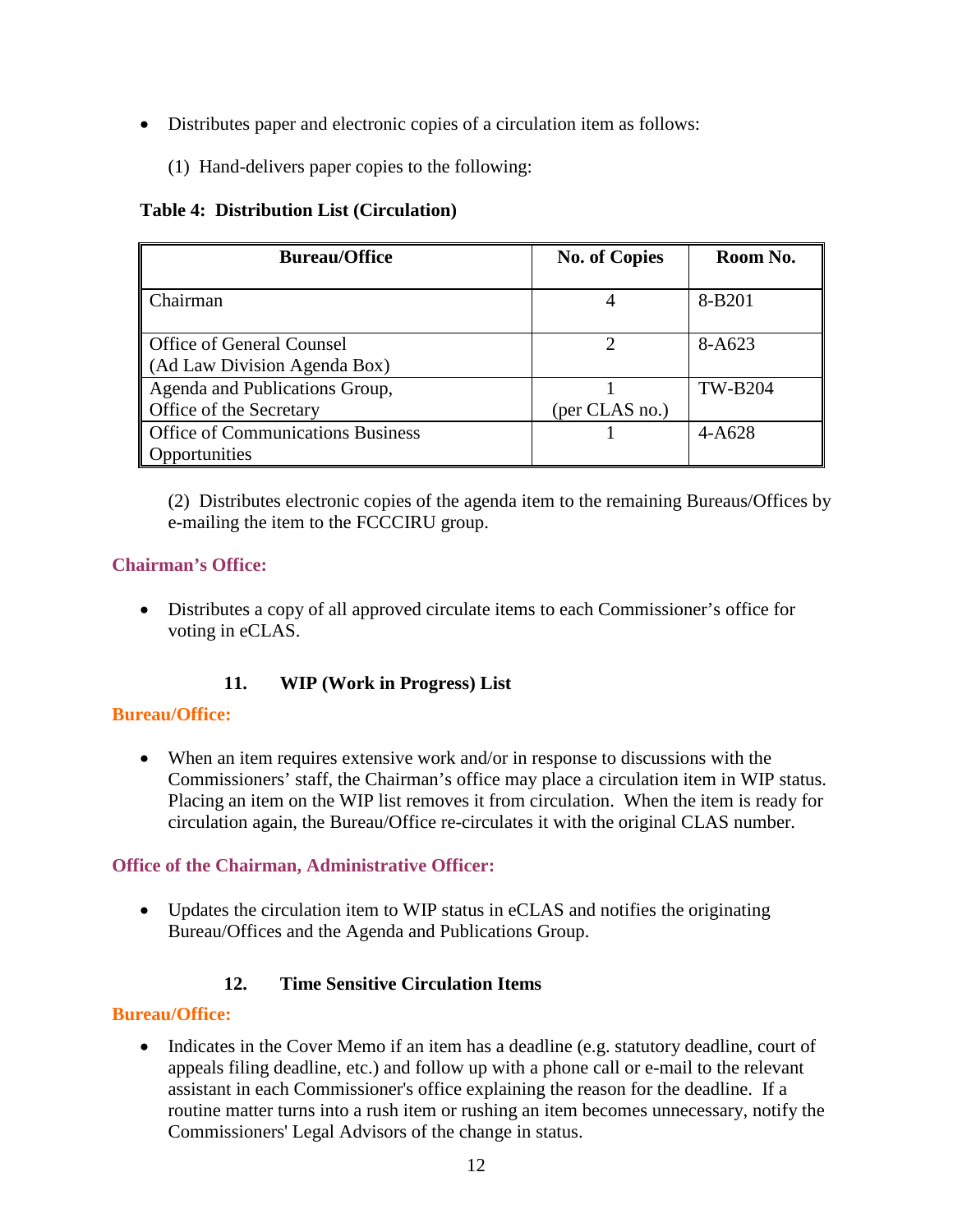• When a circulation item must be voted in one week or less, consults with the Chairman's Senior Legal Advisor or Chief of Staff for approval to distribute advance copies to the Commissioners' offices so they are prepared to vote the item upon receipt of the copy from the Office of the Chairman.

#### **13. Emergency Circulation Items**

#### **Bureau/Office**, **Commissioners and Office of the Chairman:**

- When the Bureau/Office is unable to obtain eCLAS access to enter the information and/or the Commissioners are unable to vote using eCLAS, the Bureau/Office completes Form A-82-P, Request for Special Action by Circulation (See **Appendix 11**). Items that are in eCLAS should be voted electronically whenever possible.
- When it is necessary to vote manually, provide a completed Request for Special Action by Circulation (Form A-82-P) and one copy of the item to the Office of the Chairman. After receiving approval from the Chairman's Office, the Bureau/Office will make distribution to the Commissioners only.
- After all the Commissioners have voted, the Bureau/Office is responsible for providing the Agenda and Publications Group with the completed Form(s).

Office of the Secretary's Agenda and Publications Group:

- Enters the item and votes from the Form(s).
- Provides vote and release information to originating Bureau/Office.

#### **14. Editing Circulation Items**

Depending upon how the edits are categorized -- **critical, substantive but not critical,** or **nonsubstantive,** will determine how they should be handled. A revised circulation item is required for critical and substantive but not critical edits.

#### **Bureau/Office** and **Commissioners:**

#### **f. Critical Edits**

- "Critical" edits are those:
	- (1) upon which the vote of the Commissioner proposing the edit is dependent,
	- (2) that might affect the vote of another Commissioner,
	- (3) that changes the outcome of the decision,
	- (4) that significantly alters the tone of the item,
	- (5) that adds or alters an important underlying rationale of the decision,
	- (6) that a Commissioner otherwise believes are of critical importance.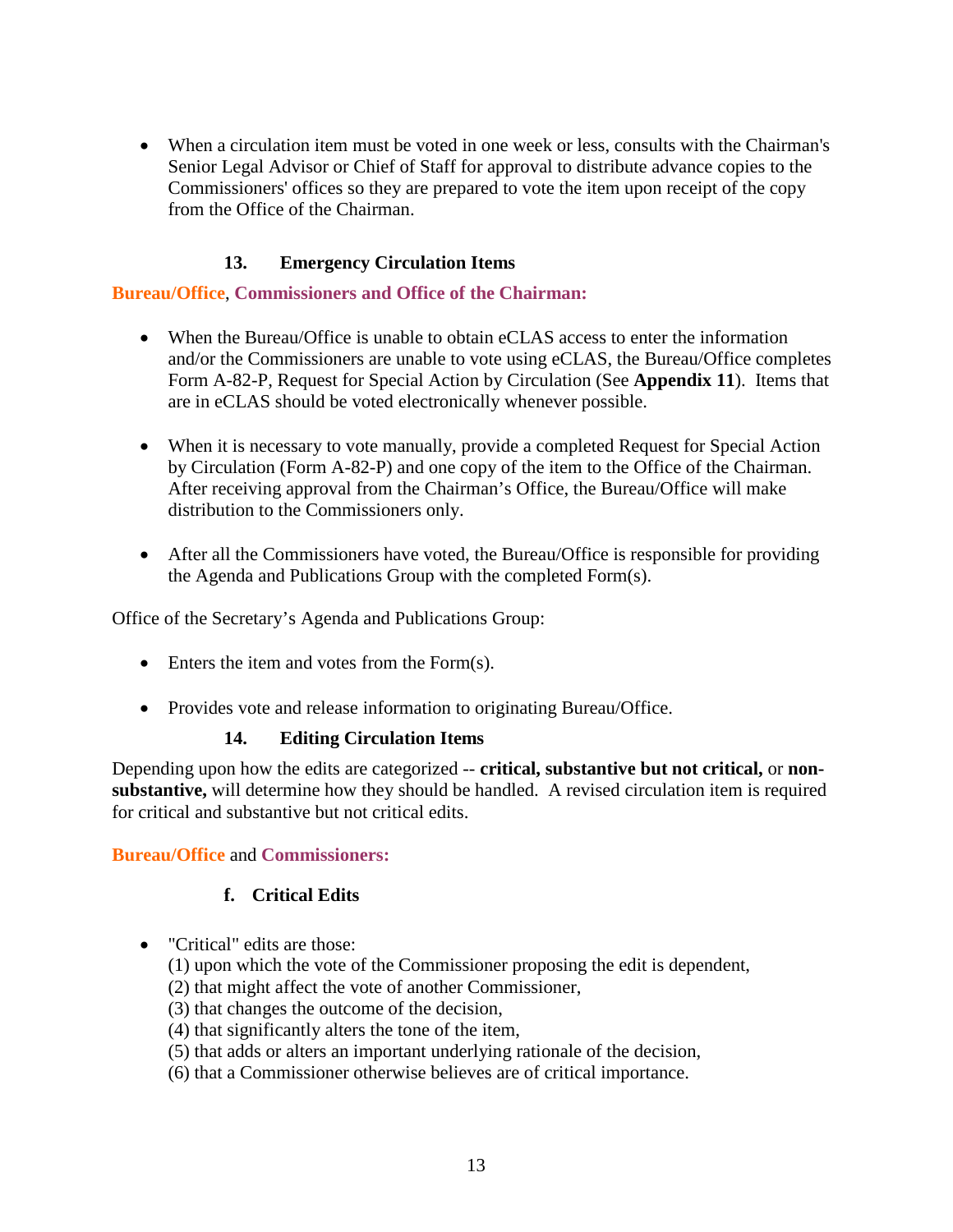- In addition to any edits identified by the Commissioners as critical, the Bureau/Office should deem as critical any other edits from the Commissioners, OGC, or others that might reasonably be viewed as affecting any Commissioner's vote, or that meet any of the other criteria described above.
- If any Commissioner suggests critical edits to an item, he or she should not vote the item until a decision is made whether the edits will be accepted. Never vote an item "with edits" if the edits are critical. Instead, the Commissioner's office should promptly circulate a copy or summary of those edits to the other Commissioners' offices, and to OGC and the relevant Bureau/Office.
- If the Bureau/Office agrees with critical edits provided by a Commissioner (or OGC), it should promptly pull the item from circulation and formally re-circulate it to be voted anew. If the Bureau/Office does not agree with critical edits provided by a Commissioner, then the Commissioners or their staffs will discuss the proposed edits, and the item will remain on circulation as is unless, in response to the views of three Commissioners, the Bureau/Office pulls the item and re-circulates it with edits.
- To avoid multiple re-voting, when a Bureau/Office gets critical edits from one Commissioner or OGC, it should promptly solicit critical edits from the other Commissioners and OGC before re-circulating the item. It should also closely coordinate this process with all of the Commissioners and OGC. For example, it should inform them that an edited version is forthcoming.
- In the case of formal re-circulation, in order to ensure that all Commissioners are voting on the same version of the item, the table below summarizes the procedures. Repeat this procedure each time a circulation item is revised with critical edits.

| <b>Responsible Party(ies)</b>                                   | <b>Action</b>                                                                                                                                                                                                                                                                                                                                                              |
|-----------------------------------------------------------------|----------------------------------------------------------------------------------------------------------------------------------------------------------------------------------------------------------------------------------------------------------------------------------------------------------------------------------------------------------------------------|
| <b>Bureau/Office</b>                                            | 1. Identifies the item by placing the word "Revised" along<br>with the date and time in the upper right-hand corner of the<br>Cover Memo and on the pink-colored Agenda Item<br>Circulation cover sheet.<br>2. Distributes revised circulation item as outlined in <b>Table</b><br>4, Distribution List (Circulation).                                                     |
| <b>Office of the Chairman,</b><br><b>Administrative Officer</b> | 1. Enters the "received date" by the Office of the Chairman<br>in eCLAS (this will prevent any additional voting from<br>taking place on the item).<br>2. Distributes the revised circulation item to the other<br>Commissioners. Enter the item's return date to the floor in<br>eCLAS (this will remove all previous votes and allow for<br>voting on the revised copy). |

# <span id="page-16-0"></span>**Table 5: Procedures for a Revised Circulation Item with Critical Edits**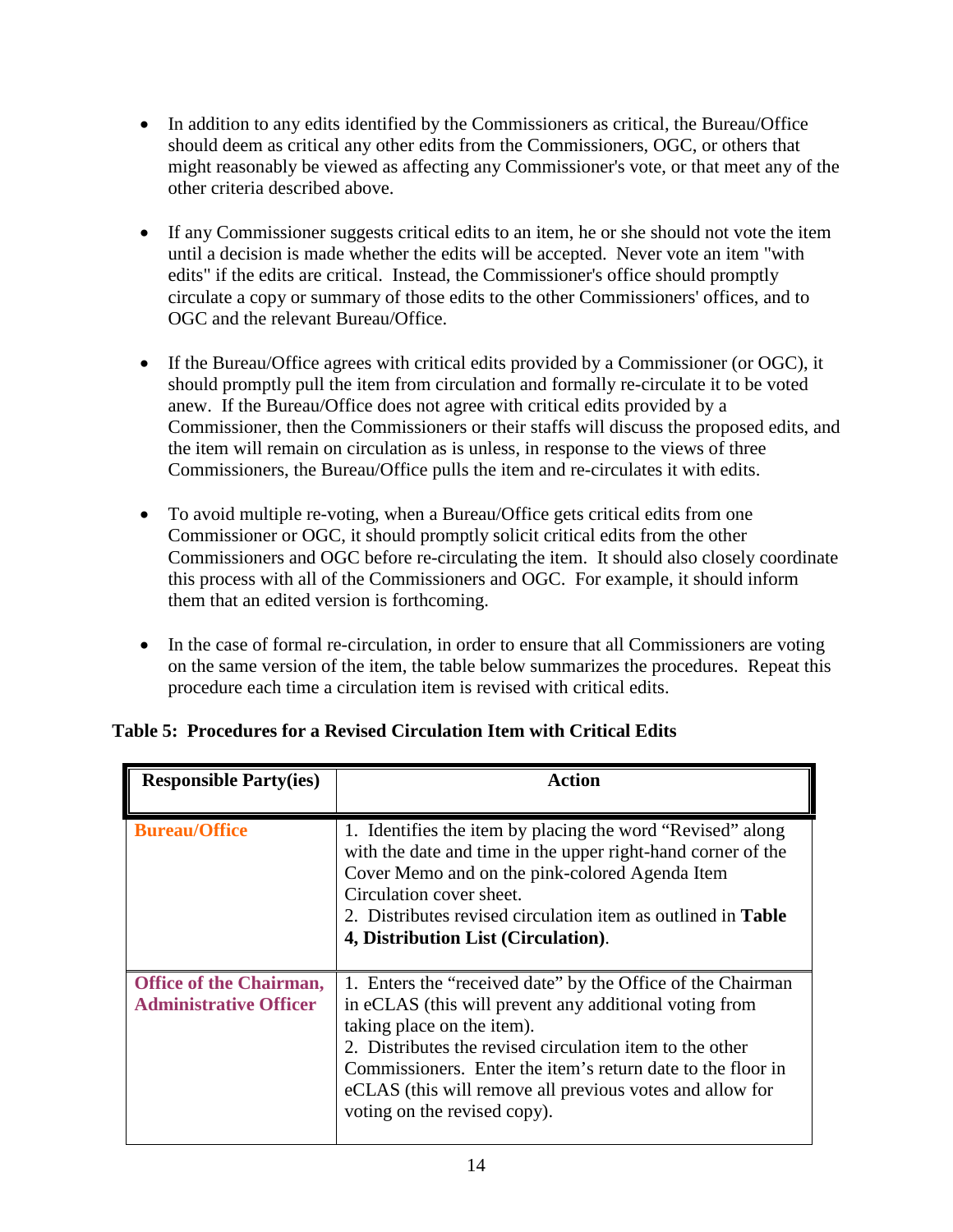| <b>Commissioners</b> | Re-vote the item in eCLAS (will reflect a new vote and date |
|----------------------|-------------------------------------------------------------|
|                      | in the system for the last version circulated).             |

#### **g. Substantive but not Critical Edits**

- Edits that do not fall within the critical category (described above) or the non-substantive category (described below) will be "substantive but not critical." When substantive but not critical edits are made, the item should be redistributed post-adoption to the Commissioners' offices *and* OGC with edits redlined and attributed to their originating offices. This will allow each non-dissenting Commissioner to review and approve any such post-adoption edits prior to release. Use the existing Bureau Agenda Release Form for this purpose (see Section H, Bureau Agenda Release Form Approval).
- If edits are substantive but not critical, the Commissioner may choose to vote the item "with edits." Those edits, however, will be post-adoption edits if the item is not officially re-circulated. As under the current procedures, when a Commissioner votes a circulate item, he/she is voting the item as written. If a Commissioner votes for an item and proposes post-adoption edits that are not agreed to by all the other non-dissenting Commissioners that Commissioner will be among those deemed voting for the item when it is released as adopted, or with any other post-adoption edits to which all Commissioners did agree.

#### **h. Non-substantive Edits**

• The Bureau/Office may make any non-substantive changes (e.g., correcting typographical, grammatical, and spelling errors, or updating citations) without redistributing an item or obtaining Commissioners' approval on the Bureau Agenda Release Form (see Section H, Bureau Agenda Release Form Approval).

# **15. Items Changed from Circulation to Meeting**

• Bureau/Office will process items changed from circulation to meeting status according to the meeting procedures (see Agenda Meeting Items section above).

# **C. SPECIAL ITEMS AND MEETINGS**

#### **16. Executive Circulates**

Executive Circulates are administrative personnel actions, e.g., promotions, reassignments, etc. These documents are personnel-sensitive and are neither entered into the Electronic Commission's Lifecycle Agenda System (eCLAS), nor released to the public. In general, there is no voting time line associated with these circulates.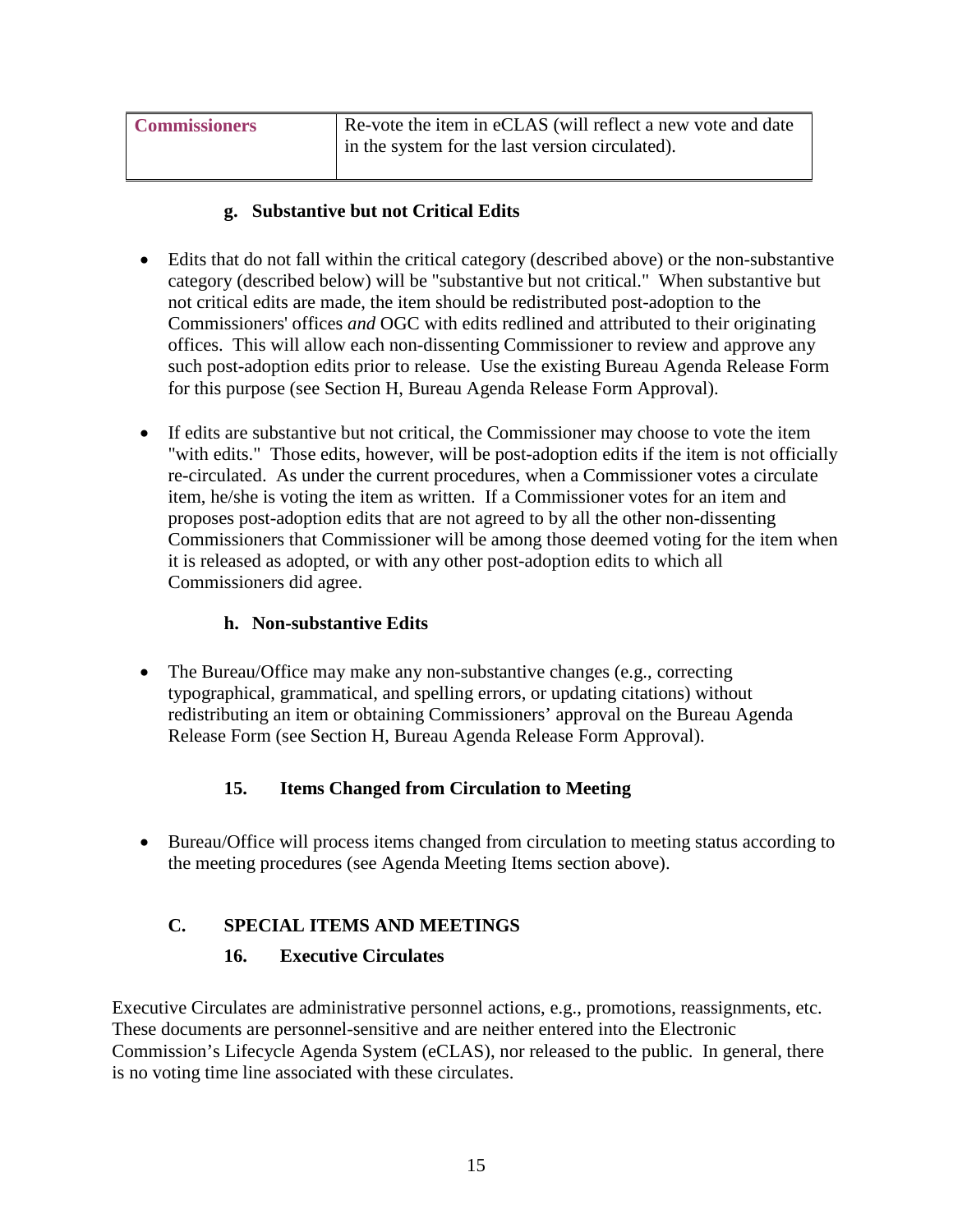Managing Director:

• Submits to the Office of the Chairman along with a pink-colored Form A-83, Request for Special Action (see **Appendix 7**).

#### **Commissioners:**

• The last Commissioner who votes is responsible for returning the item and Form to the Office of the Managing Director for processing.

# **17. Reorganization Items**

With the creation of a new organization in the Commission or if there is a major change in the functions of a Commission organization, the assigned Bureau/Office prepares a reorganization item. The Commission's Organization Manual, which is available on the FCC Intranet, contains detailed instructions on how to prepare a reorganization item.

Direct questions related to a reorganization item to the Associate Managing Director for Performance Evaluation and Records Management.

# **18. By Direction Letters**

#### **Bureau/Office:**

- Prepares "By Direction" letters for signature of the Secretary. As with all Commission items, after approval the Office of the Secretary/Agenda and Publications Group will notify the author and provide the adopted date and Commission's vote. Again as with all items, the originating Bureau/Office must then make any requested edits and obtain the approval of the Office of General Counsel for release.
- Adds the adopted date, the FCC number, the Commission's vote, the release date and delivers a complete package consisting of the original letter, addressed envelope(s), and related documents (to be mailed) to the Office of the Secretary/Agenda and Publications Group.

Office of the Secretary's Agenda and Publications Group:

• Obtains the Secretary's signature and delivers the package to the mailroom.

# **19. Federal-State Joint Board**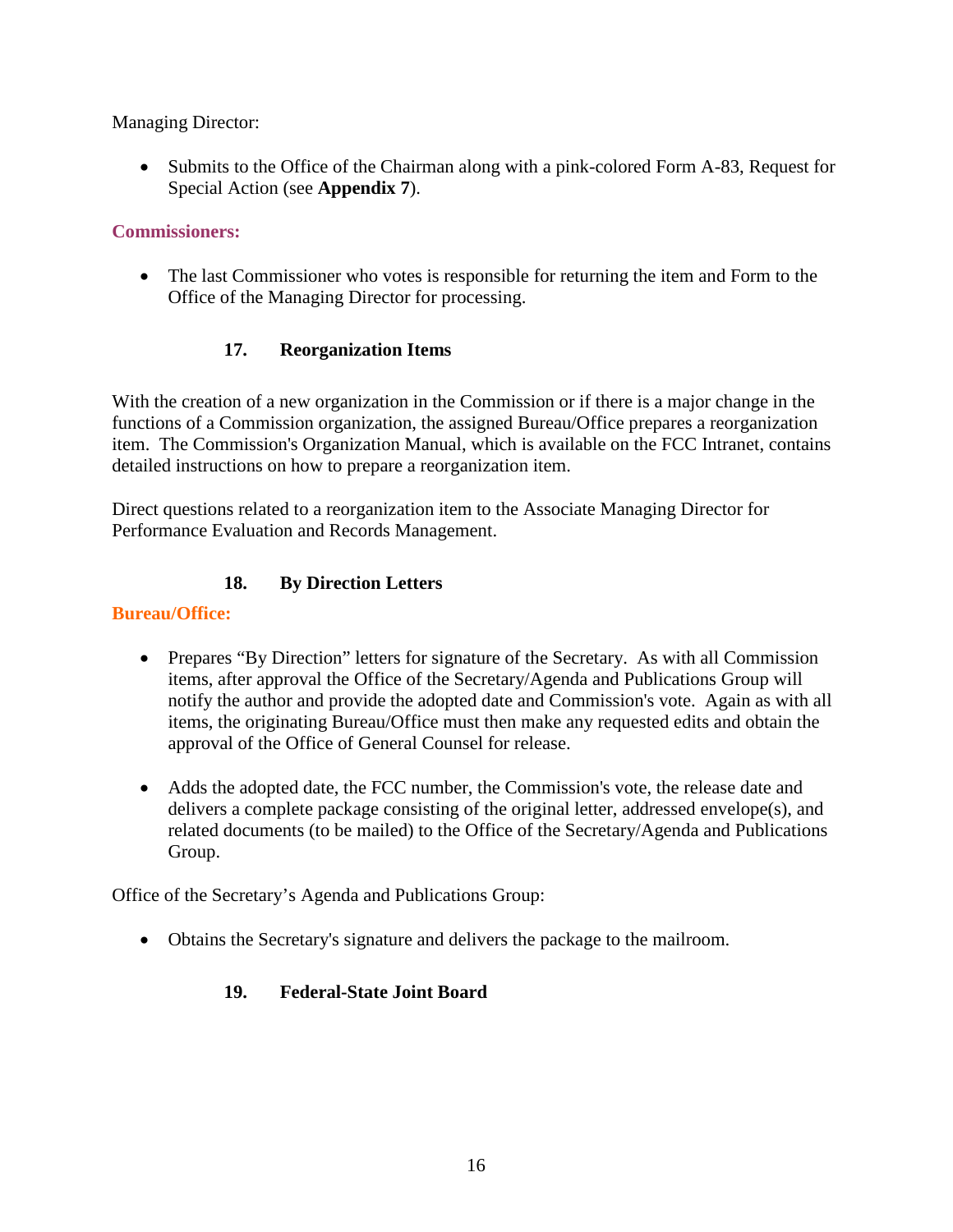A Joint Board is a regulatory panel composed of Federal and State Commissioners established pursuant to Section 410 of the Communications Act to study and prepare recommendations concerning regulatory issues of joint concern. The Commission is also required to obtain a Joint Board recommendation before amending the jurisdictional separations procedures for implementation of universal service under section 254 and for implementation of section 229 regarding the Communications Assistance for Law Enforcement Act, and may create a Joint Board to consider other issues of mutual Federal/State concern.

Federal/State Joint Board Representative handles approved Joint Board documents in the following manner:

- (a) Hand-carry copies of the document and the Joint Board Members' names and votes to the Office of the Secretary/Agenda and Publications Group.
- (b) Board member votes that are other than written (e.g., phone, meeting) must be indicated. Votes taken at a meeting must be indicated by a member of the Commission's staff in a memo to the Secretary, certifying that he/she was present at the meeting. List the following information in the memo:
	- 1. Indicate the subject of the document voted.
	- 2. Provide the full name and title (if applicable, include State) of each Joint Board Member and their vote.
	- 3. Specify if a vote is other than "approve" or if a member is issuing a statement to be released with the item.
- (c) Upon receiving the information, the Agenda and Publications Group will assign a FCC "J" number to the document (e.g., FCC 06J-1). Joint Board documents must have a FCC "J" number before they are released to the public.

NOTE: OGC's approval is not required for Joint Board documents.

# **20. En Banc Hearings**

An En Banc hearing is a hearing before the full Commission. En banc hearings must be announced to the public by means of a "Sunshine Notice," seven days before the hearing. **A news release is not sufficient notice.** In addition, the Sunshine Notice must be published in the Federal Register.

# **II. VOTING, ADOPTION AND THE BUREAU AGENDA RELEASE FORM**

Below are procedures for voting and adopting meeting and circulation items and receiving approval for release of these items using the Bureau Agenda Release Form (BARF). The originating Bureau(s)/Office(s) is responsible for carrying out the instructions provided for receiving the Bureau Agenda Release Form (see **Appendix 8**) approval.

# **D. COMMISSIONERS' VOTE CATEGORIES**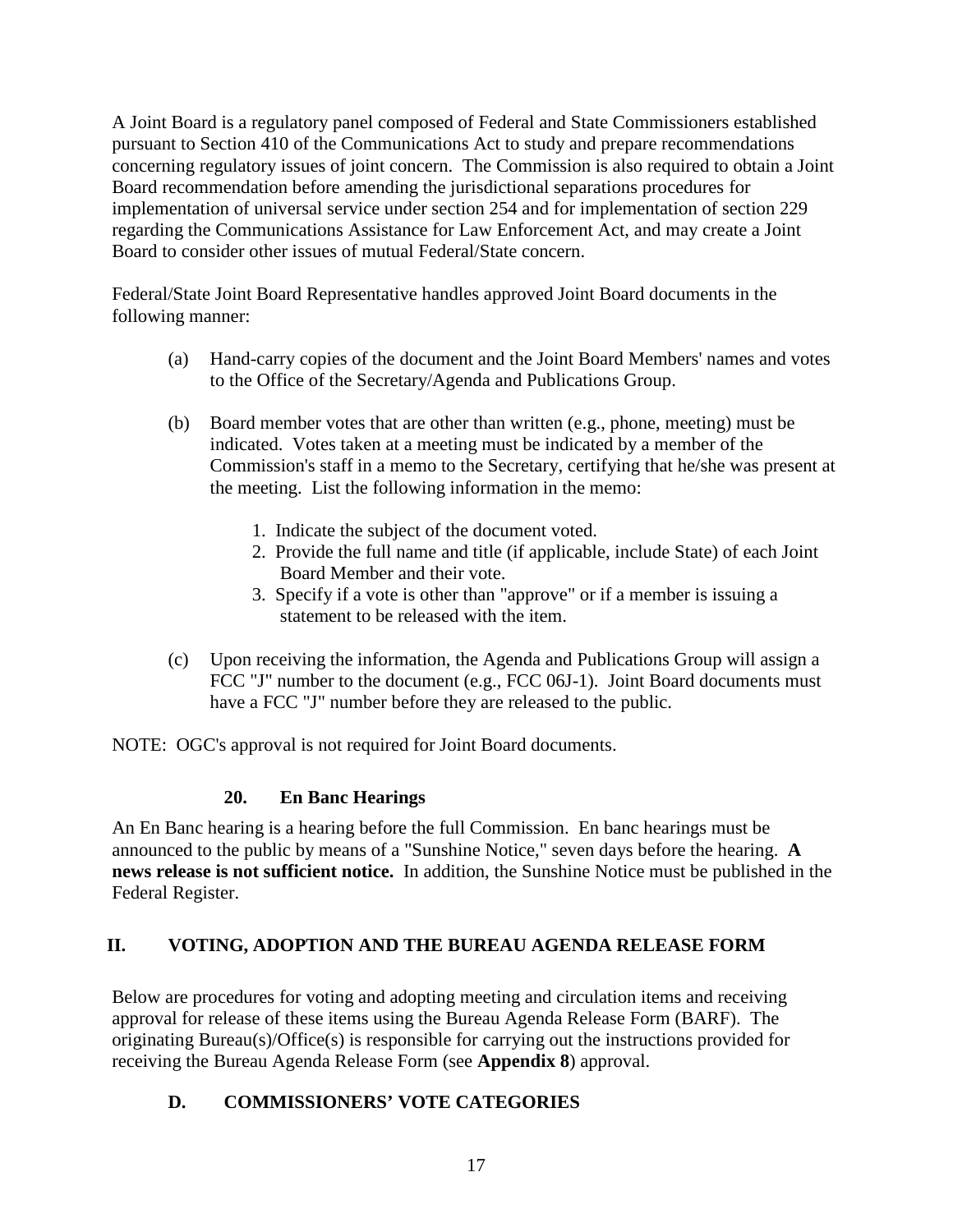A Commissioner vote for agenda items in two ways: orally at a scheduled Commission Agenda Meeting (referred to as meeting or agenda items) or electronically in eCLAS (referred to as circulation items). In either scenario, the following table describes the categories of Commissioners' votes used as set forth by the OGC:

| Vote                                     | <b>Description</b>                                                                                                                                                                                          |
|------------------------------------------|-------------------------------------------------------------------------------------------------------------------------------------------------------------------------------------------------------------|
| <b>APPROVE</b>                           | Agree with the outcome and rationale of the item.                                                                                                                                                           |
| <b>CONCUR</b>                            | Agrees with the outcome of the item, but disagrees<br>with the rationale.                                                                                                                                   |
| <b>DISSENT</b>                           | Disagree with the outcome of the item.                                                                                                                                                                      |
| <b>APPROVE/CONCUR IN</b><br><b>PART</b>  | Agrees with the outcome of the item, but disagrees<br>with the rationale in one or more specified<br>portions of the item.                                                                                  |
| <b>APPROVE/DISSENT IN</b><br><b>PART</b> | Agrees with the outcome of one or more portions<br>of the item, but disagrees with the outcome of the<br>one or more specified portions of the item.                                                        |
| <b>CONCUR/DISSENT IN</b><br><b>PART</b>  | Agrees with the outcome of one or more portions<br>of the item, but disagrees with the rationale of<br>those portions and also disagrees with the outcome<br>of one or more specified portions of the item. |
| <b>ABSTAIN</b>                           | Commissioner is present and is considered as part<br>of the quorum, but declines to approve, dissent or<br>concur.                                                                                          |
| NOT PARTICIPATING                        | Used when a Commissioner is not considered as<br>part of the quorum, such as when a conflict of<br>interest arises.                                                                                         |

<span id="page-20-0"></span> **Table 6: Types of Commissioners' Vote** 

# **E. COMMISSIONERS' STATEMENT(s)**

A Commissioner may amplify his/her vote by providing a statement. The following table explains different types of statements:

<span id="page-20-1"></span>

| <b>Table 7: Commissioners' Statement Types</b> |  |  |
|------------------------------------------------|--|--|
|------------------------------------------------|--|--|

| vpe               | <b>Description</b>                                                                                                    |
|-------------------|-----------------------------------------------------------------------------------------------------------------------|
| <b>SEPARATE</b>   | Explains an affirmative vote and highlights issues or<br>determinations of particular importance to the Commissioner. |
| <b>DISSENTING</b> | Explains why the Commissioner disagrees with the vote of the<br>majority.                                             |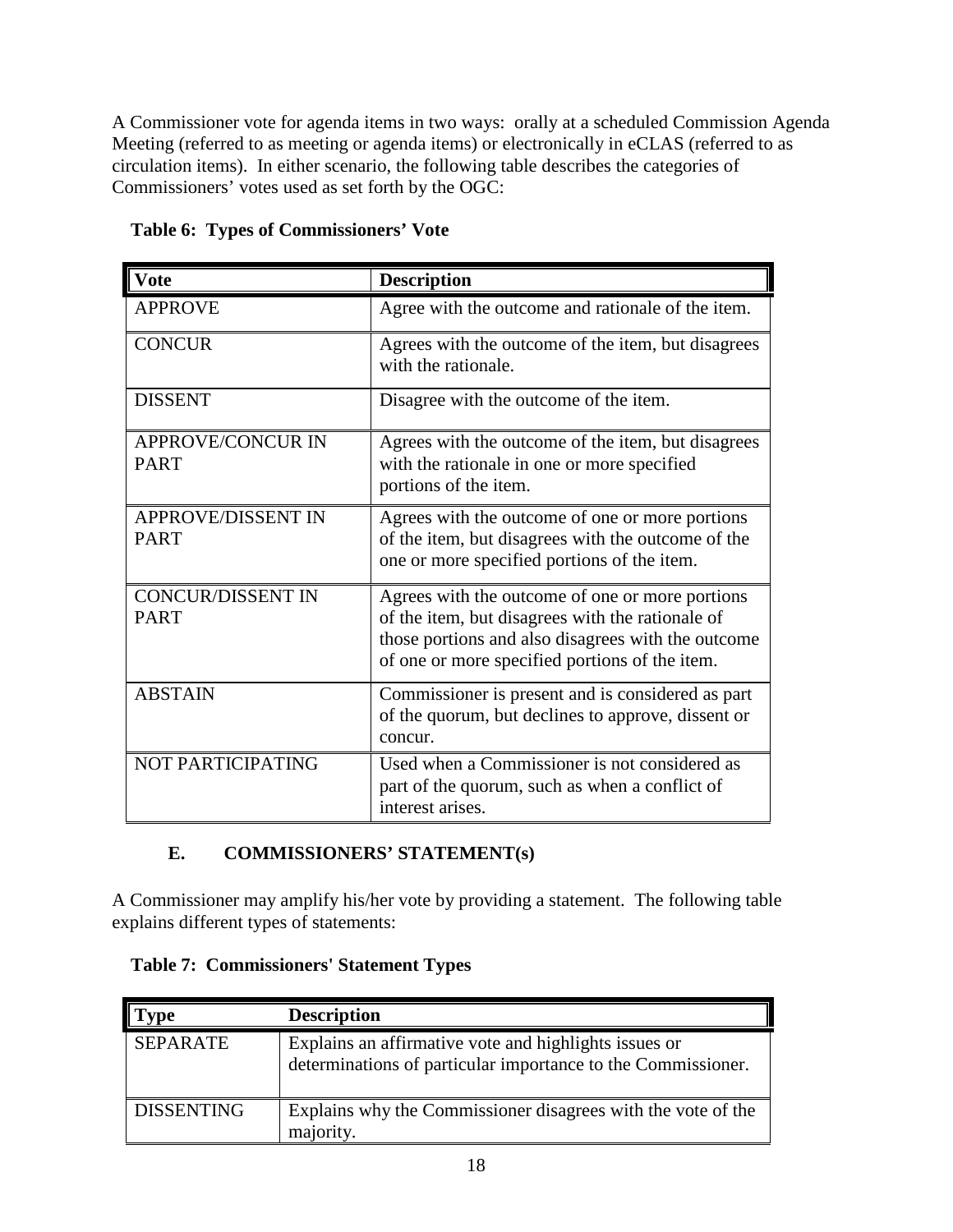| CONCURRING   | Explains why the Commissioner agrees with the majority's<br>vote, but disagrees with the rationale used to reach the<br>decision. |
|--------------|-----------------------------------------------------------------------------------------------------------------------------------|
| <b>JOINT</b> | Two or more Commissioners may choose to collaborate on a<br>statement for an item $(s)$ .                                         |

- If a Commissioner intends to issue a statement, he or she should indicate upon voting in eCLAS by checking "statement" in the vote screen.
- The originating Bureau/Office is responsible for coordinating with the Commissioners' staff to receive statements for their items.

# **F. MEETING ITEMS**

# **21. Voting of Meeting Items**

#### **Commissioners:**

• Vote to adopt meeting items (listed on the Sunshine Notice) orally at a scheduled Commission Open Agenda Meeting, unless the item is deleted from the agenda before the meeting (see Sunshine Summary and Notice section above). **Table 6** above outlines the types of votes available to the Commissioners.

Office of the Secretary's Agenda and Publications Group:

- After the meeting, records the vote information provided by the Commissioners' Legal Advisors for all meeting items presented.
- Emails the originating Bureau/Office and OMR with the item's adoption date, FCC and/or Docket number, Commissioners' vote and statements, and notice of any Commissioner voting with edits.

# **22. Adopted Version of Meeting Item**

The last version distributed to the Commissioners, OGC, OCBO and the Office of the Secretary/Agenda and Publications Group prior to the vote at the meeting is the adopted version of an item.

The Commission's goal is to release the adopted version of an item within two business days after the meeting, but, not later than seven calendar days. (There is an exception for allowing some additional time to accommodate dissenting or other statements (see Section I, Target Release Date below)).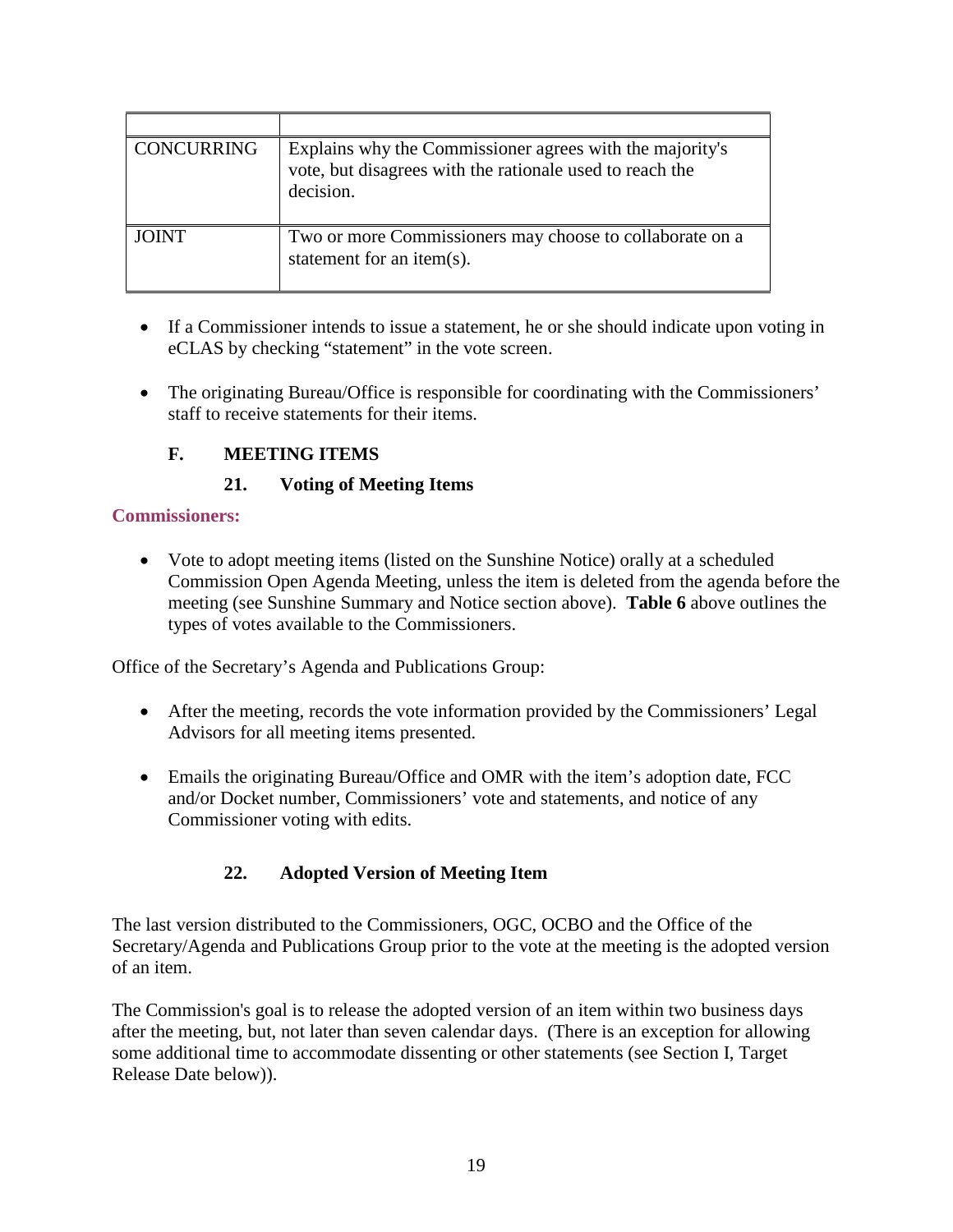# **G. CIRCULATION ITEMS**

# **23. Voting of Circulation Items**

#### **Commissioners:**

- Vote circulation items in the Electronic Commission's Lifecycle Agenda System (eCLAS). eCLAS is a database accessible to a limited number of staff through the Commission's Novell-delivered Applications folder on each employee's desktop.
- The goal of the Commissioners' offices is to vote circulation items within 30 days of circulation, with no post-adoption critical edits (see Editing Circulation Items section above).

#### **Bureau/Office:**

• Highlights and explains in the Cover Memo to the Chairman and Commissioners the need to adopt a circulation item in less than 30 days. In addition, prioritize circulates to assist the Commissioners in addressing the most pressing items first.

#### **i. Quorum, Must-Vote Deadline, and Extensions**

Must-Vote is designed to ensure that the Commission releases items in a timely fashion once an item has secured three approving votes.

- **Quorom.** A quorum date is established by the eCLAS system once an item has been on circulation for more than 21 calendar days and three or more Commissioners have voted the item "approved." "Approved" includes votes to concur and any vote that approves an item in part (see **Table 6, Types of Commissioners' Votes**).
- **Must-Vote Date.** On the Friday following the quorum date, the eCLAS system will generate a Must-Vote date giving the remaining non-voting Commissioners a deadline of 12 calendar days to vote the item. The item should be voted by this deadline.

*We provide the following example:*

**Item circulated:** Thursday, May 5 **Quorum date** (if already has 3 votes to approve): Thursday, May 26 **Must Vote generated:** Friday, May 27 **Must-Vote date:** Wednesday, June 8\*

\* Because Must-Vote deadlines are established on Fridays, Must-Vote dates generally fall on a Wednesday. If the Must-Vote date is a holiday as defined in section  $1.4(e)(1)$  of the Commission's rules, the Must-Vote date will be the next day on which the Commission is open for business.

#### • **Must-Vote eCLAS Notification Emails and Initial Extension Requests**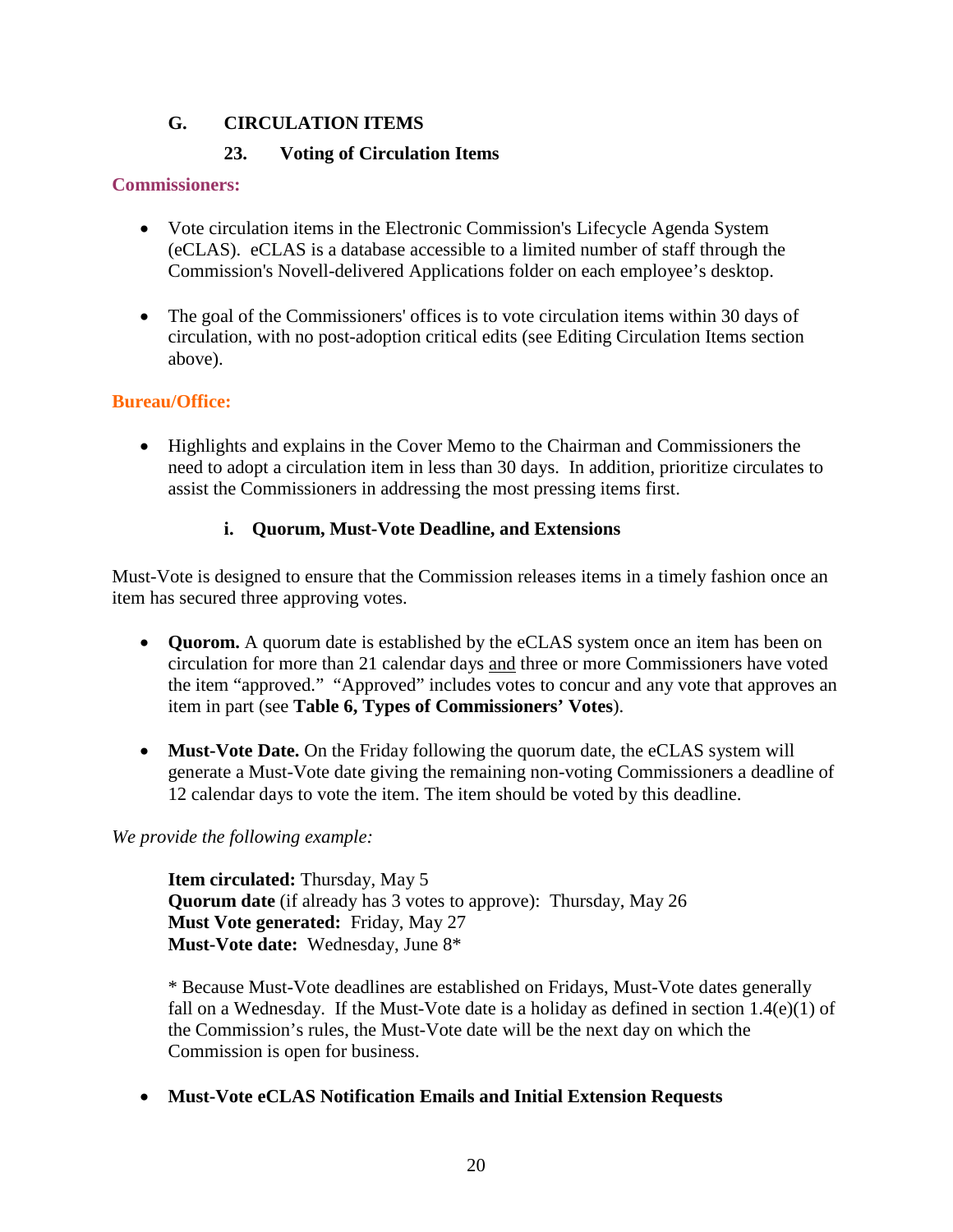On the Monday prior to a "Must-Vote" date (remember, Must Votes usually initially fall on Wednesdays), eCLAS will send the *non-voting* Commissioner(s') Senior Legal Advisors and Confidential Assistants an e-mail message stating:

"The Must-Vote deadline for this item will expire at midnight on the date noted above. To vote the item, please use this link, CLAS No.XX.

If you are unable to register a vote for the item prior to the deadline, you may request a 7 day extension. To request an extension you may either: (1) Send an email to *OS Release Group* by 4:00 pm on the Must-Vote date; or (2) Request an extension in eCLAS by midnight on the Must-Vote date. The first extension request will be automatically granted by the Office of the Secretary. After the Must-Vote deadline expires your office will be designated as 'not participating' and will not be able to vote this item."

Following the initial Must-Vote notice, on *each* day thereafter until the Must-Vote date, eCLAS will send the same e-mail above to all remaining non-voting Commissioner(s') Senior Legal Advisors and Confidential Assistants reminding them of the deadline to vote the item. The emails will be issued by eCLAS automatically, even on holidays.

#### • **Must-Vote Automatic Extension Request Received**

There can only be one automatic extension for an item. Thus, if any one Commissioner requests the initial extension, the voting period is extended for all non-voting Commissioners and thus no additional automatic extension will be granted.

If an extension request is made prior to the expiration of the Must-Vote deadline as specified above, the Office of the Secretary will enter a 7-day extension for all non-voting Commissioners. The non-voting Commissioners' Senior Legal Advisors and Confidential Assistants will receive an email stating:

"The Must-Vote deadline for this item has been extended to midnight on the date noted above. To vote the item, please use this link, CLAS No.XX.

After the Must-Vote Extension deadline expires your office will be designated as 'not participating' and will not be able to vote this item.

Any additional requests for extension of the deadline must be submitted to the Chairman's Office by 4:00 p.m. on the Must-Vote date."

Beginning two business days before the 7-day extension expires and each day thereafter until the extension expires (normally on Monday, Tuesday and Wednesday if the previous Must-Vote date was a Wednesday and there are no holidays the following Monday, Tuesday or Wednesday), eCLAS will send the same email to all remaining non-voting Commissioners' Legal Advisors and Confidential Assistants. Extensions will be entered into eCLAS by the Office of the Secretary only after the Chairman's Office has approved the request.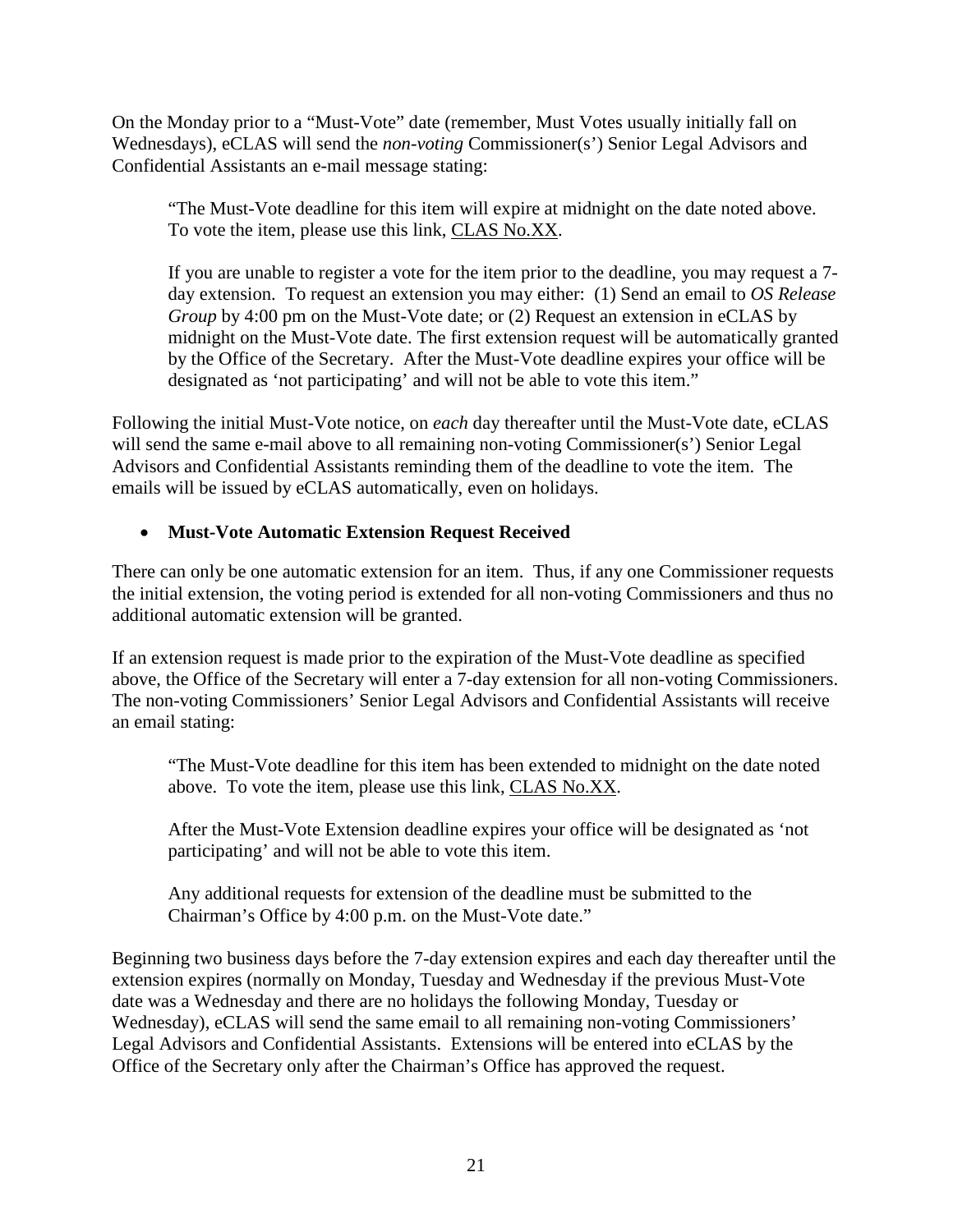#### • **Additional Extension Requests**

Additional requests for extensions will only be granted in extraordinary circumstances, and for a limited period of time. The Chairman or the Chief of Staff may grant such an extension, and will be responsible for communicating that grant to the Office of the Secretary.

# • **Must-Vote Deadline Expires**

• If the original Must-Vote deadline passes with no extension request or all extension deadlines have passed without a further extension being granted by the Chairman's Office and no vote is entered into eCLAS, then a vote of **"not participating"** will be entered in eCLAS for the remaining non-voting Commissioner(s) by noon the next business day.

# **24. Adoption of Circulation Items**

Adoption of a circulation item occurs when the last Commissioner votes in eCLAS. After adoption, the eCLAS system:

• assigns FCC number

the Agenda and Publications Group:

- receives the Docket number (if applicable) from the FCC Reference Center
- emails the item's vote sheet to the author (the vote sheet provides the adoption date; FCC and/or Docket number, Commissioner votes and statements, and notice of any Commissioner voting with edits).

#### **j. Vote Retraction of an Adopted Circulate Item**

#### **Chairman and Commissioners:**

- Can retract his/her vote on an adopted circulate, only if it meets all of the following criteria:
	- o The item is not released;
	- o No news release or other public indication of adoption has occurred; and,
	- o All other Commissioners agree to the retraction.

#### **Office of the Chairman:**

- Once the above requirements are met, then the Office of the Chairman shall have the option to direct the Bureau/Office and the Office of the Secretary to:
	- o Recirculate the item and allow all Commissioners to revote the item; or
	- o Withdraw only the vote of the Commissioner who wishes to change his/her vote (do not recirculate the item).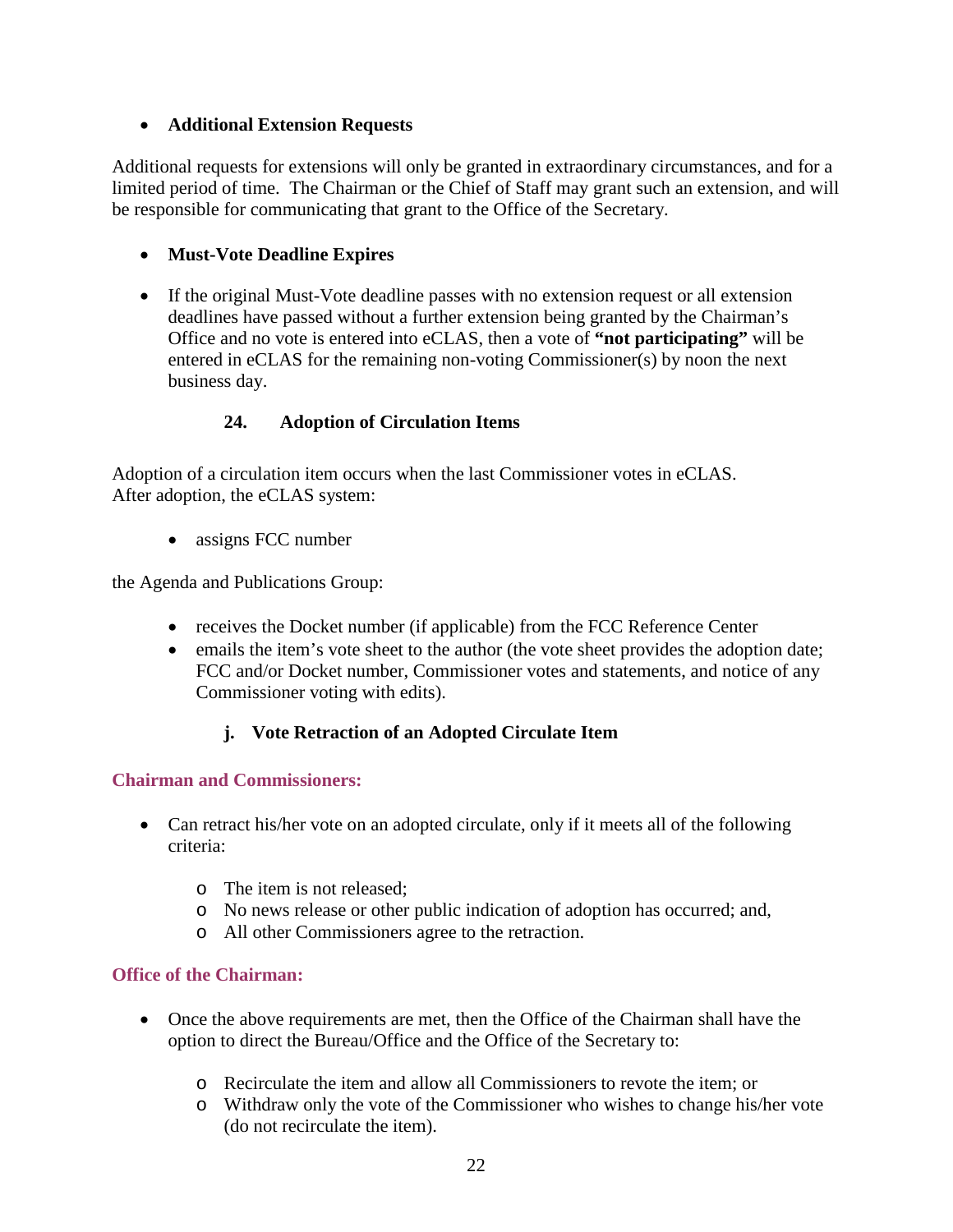• Either option will require a new adoption date.

# **H. BUREAU AGENDA RELEASE FORM (BARF) Approval**

Form A-501, Bureau Agenda Release Form (see **Appendix 8**) indicates the dates and times of both the adopted and final versions (do not use the adopted date alone), and whether there are any substantive differences (edits) between the two versions.

This form ensures that all non-dissenting Commissioners agree with the final version of the adopted meeting or circulation item before its release and it also provides for the approval of OGC. This form is required before the Office of the Secretary/Agenda and Publications Group can process an item for release.

# **Bureau/Office:**

The table below outlines the appropriate BARF approval steps to follow for both a meeting and circulation item with non-substantive edits by the originating Bureau/Office.

# <span id="page-25-0"></span> **Table 8: BARF Approval Process for Non-Substantive Edits**

1. On the BARF, enter the assigned FCC No., CLAS No., type of document, check "circulate" or "meeting," title, dates and times of both the adopted and final versions (the adopted date alone should not be used), Bureau/Office contact and telephone number.

2. Bureau/Office Chief or his authorized representative will answer the question "Are there any substantive differences between Adopted and Final Versions?" by checking the appropriate box. If NO, proceed with the steps in this table or YES, follow the steps in **Table 9, BARF Approval Process for Critical or Substantive Edits**.

3.Bureau/Office Chief or his/her authorized representative signs certifying that there are no substantive differences between the adopted and final version.

4. Hand-deliver to OGC, Administrative Law Division for approval (place in Agenda Items Box, allow 24 hours): the signed Form(s), a copy of the final version, and a redline version (showing the difference between the adopted version and final version). OGC will review the final edits for legal concerns and provide appropriate signatures. In emergencies (to be released in less than 24 hours), after the Bureau/Office delivers Form A-501 to OGC, OGC shall have the option of indicating on the Form that the item was not reviewed because of time constraints. Bureau/Offices are responsible for collecting signed form(s).

5. Deliver to the Agenda and Publications Group (Room TW-B204I) the signed BARF form(s), an original and two copies of document (unstapled, one-sided), and the redlined version. APG will: sign the BARF, review the document (allow 2 hours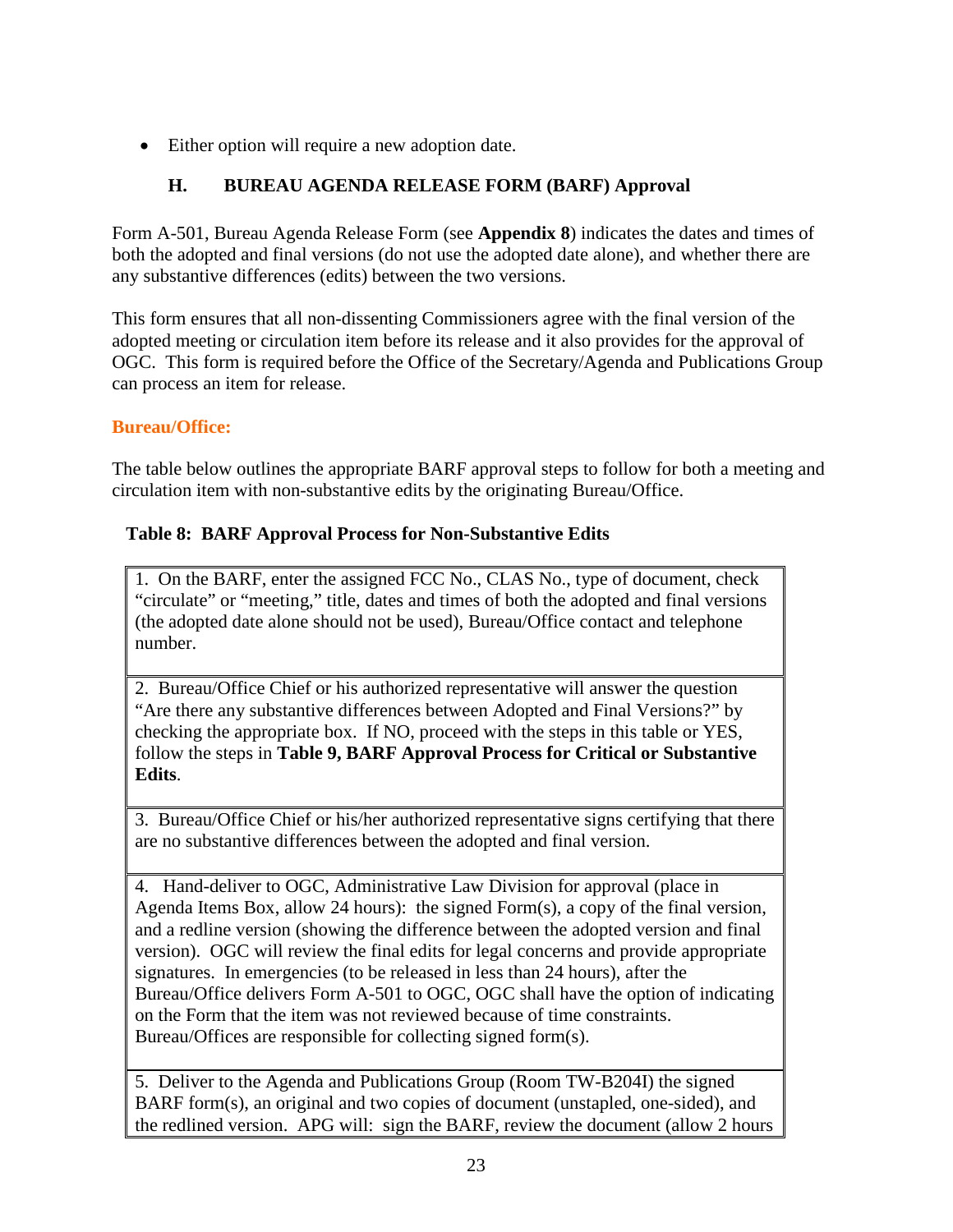for review), notify the author of release approval, and if applicable, changes.

6. Bureau/Office makes a copy of the signed BARF for their records and follows the appropriate Commission release procedures.

The table below outlines the appropriate BARF approval steps to follow for both a meeting and circulation item with critical or substantive edits by the originating Bureau/Office.

# <span id="page-26-0"></span> **Table 9: BARF Approval Process for Critical or Substantive Edits**

1. On the BARF, enter the assigned FCC No., CLAS No., type of document, check "circulate" or "meeting," title, dates and times of both the adopted and final versions (the adopted date alone should not be used), Bureau/Office contact, and telephone number.

2. Bureau/Office Chief or his authorized representative will answer the question "Are there any substantive differences between Adopted and Final Versions?" by checking the appropriate box. If NO, follow the steps in **Table 8, BARF Approval Process for Non-Substantive Edits** or YES, proceed with the steps in this table.

3.Bureau/Office Chiefs (or authorized designees) are required to receive final release approval from each non-dissenting Commissioners' or authorized designee (Please note: a dissenting Commissioner approval is not required to sign the BARF form; if he or she dissents in part, approval is required only for the portions from which he or she did not dissent).

#### **There are four methods for securing approvals from the Commissioners' or authorized designee (you may use more than one method as appropriate):**

- a) Deliver a paper copy of the final version and obtain an authorized signature from each Commissioner's office on a single BARF Form.
- b) Email or deliver a paper copy of the final version and obtain verbal approval from each Commissioner or authorized designee. The Bureau/Office staff member who receives verbal approval must indicate on the Form A-501 the date and time and the name of the person in the Commissioners' office who gave the approval and the B/O staff member must sign the BARF Form.
- c) Deliver a paper copy of the final version and provide each Commissioner's office with a separate BARF Form, for individual signatures. Bureau/Offices are responsible for collecting signed forms.
- d) Email or deliver a paper copy of the final version and obtain email approval from Commissioner or authorized designee. Emails must be printed and attached to Form A-501. Indicate in the appropriate signature area "Email Approval Attached."

4. Hand-deliver to OGC, Administrative Law Division for approval (place in Agenda Items Box, allow 24 hours): the signed Form(s), a copy of the final version,